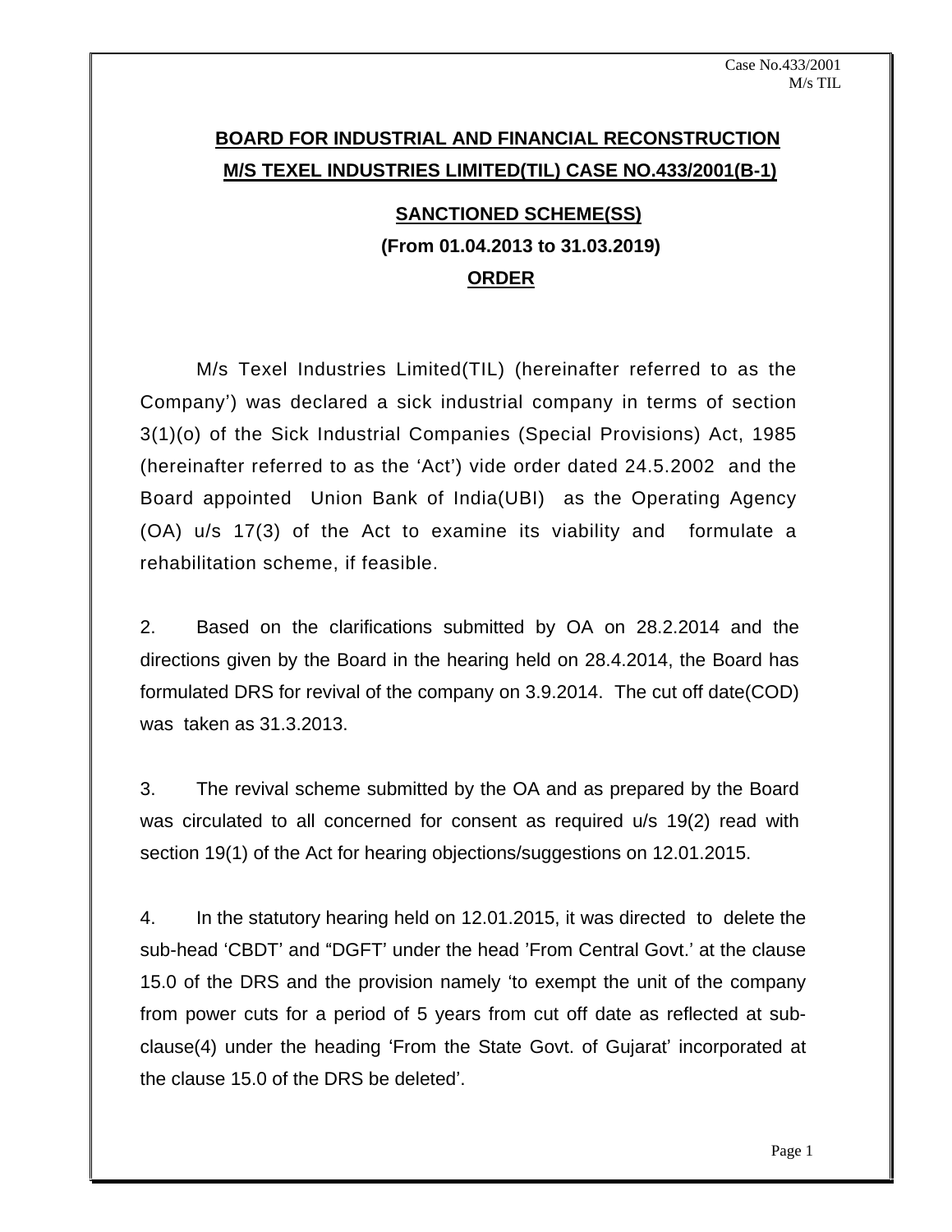5. Accordingly, the scheme is sanctioned for implementation by all

| concerned.    |                 |  |  |  |  |
|---------------|-----------------|--|--|--|--|
|               |                 |  |  |  |  |
|               |                 |  |  |  |  |
|               |                 |  |  |  |  |
|               |                 |  |  |  |  |
|               |                 |  |  |  |  |
| (S.C.SINHA)   | (J.P.DUA)       |  |  |  |  |
| <b>MEMBER</b> | <b>CHAIRMAN</b> |  |  |  |  |

#### **Dated: 31.08.2015**

**Encl.:** Sanctioned Scheme along with Annexures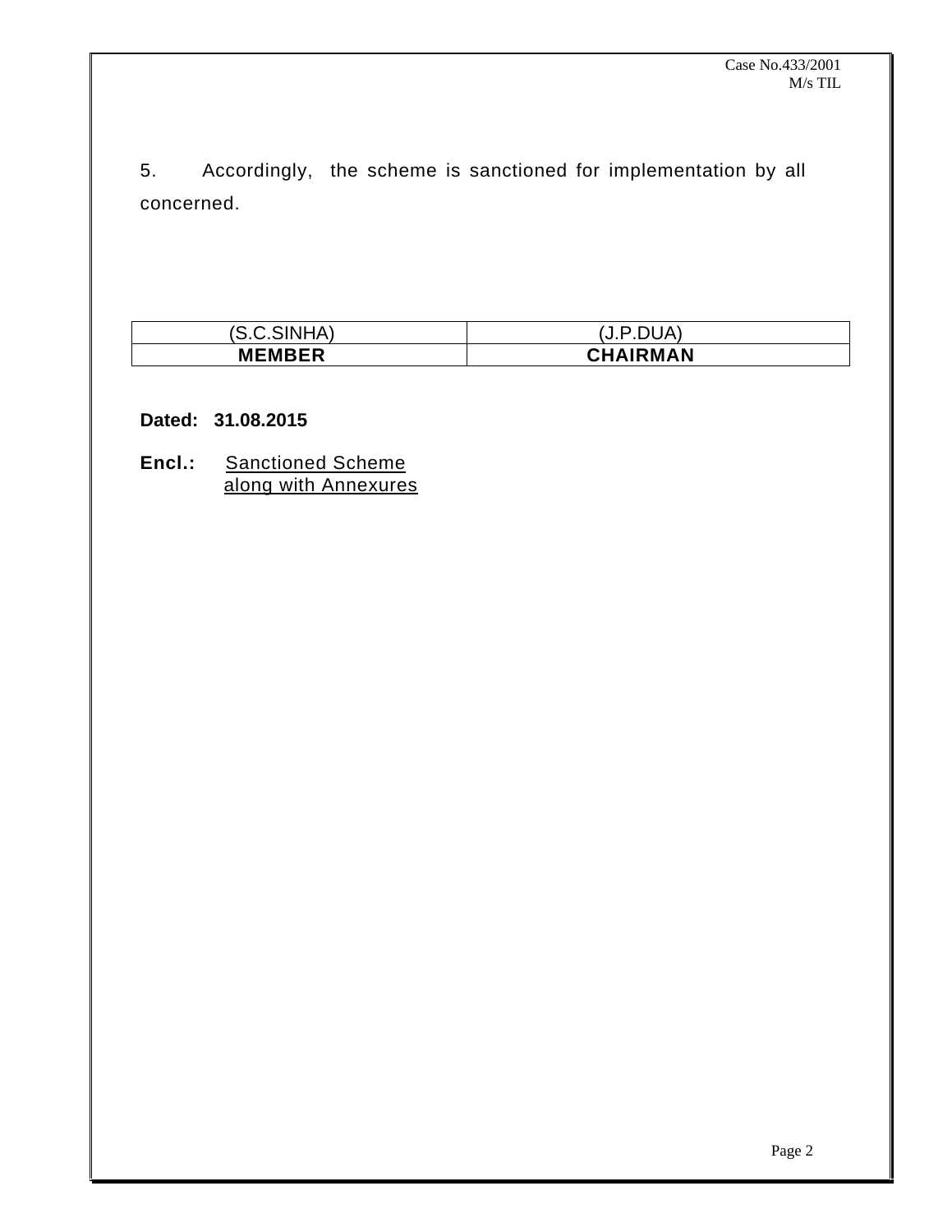#### **BOARD FOR INDUSTRIAL AND FINANCIAL RECONSTRUCTION CASE NO.433/2001 M/S TEXEL INDUSTRIES LIMITED**

# **SANCTIONED SCHEME(SS)**

#### **(From 01.04.2013 TO 31.03.2019)**

#### **BENCH-1**

#### **1.0 BACKGROUND OF THE COMPANY**

M/ s Texel Industries Limited (TIL) was incorporated as Texel Plastics Private Limited on  $02<sup>nd</sup>$  August, 1989. Thereafter, the company was converted into a Public Limited Company in September, 1993 and the name was changed to Texel Industries Limited in January 1996. TIL, which has been promoted by Shri Shailesh Mehta and Shri Naresh Mehta, has its manufacturing facilities at Block 2106, Santej Khatraj Road, Village Santej, Taluka Kalol, Distt. Gandhinagar, Gujarat.

TIL was set up with the aim to manufacture PE Protection Covers and PE Geomembrances targeted to be used in the construction and infrastructure sectors.

The Company had carried out a major expansion and modernisation of its manufacturing facilities at Santej in the year 1994-95/95-96. Within a short duration the company was able to establish reputation as a manufacturer of quality products for specialized application.

With the support of its in-house R&D Department, the company quickly gained the applications knowledge of each of its products and was able to add value by offering systems and solutions along with the products.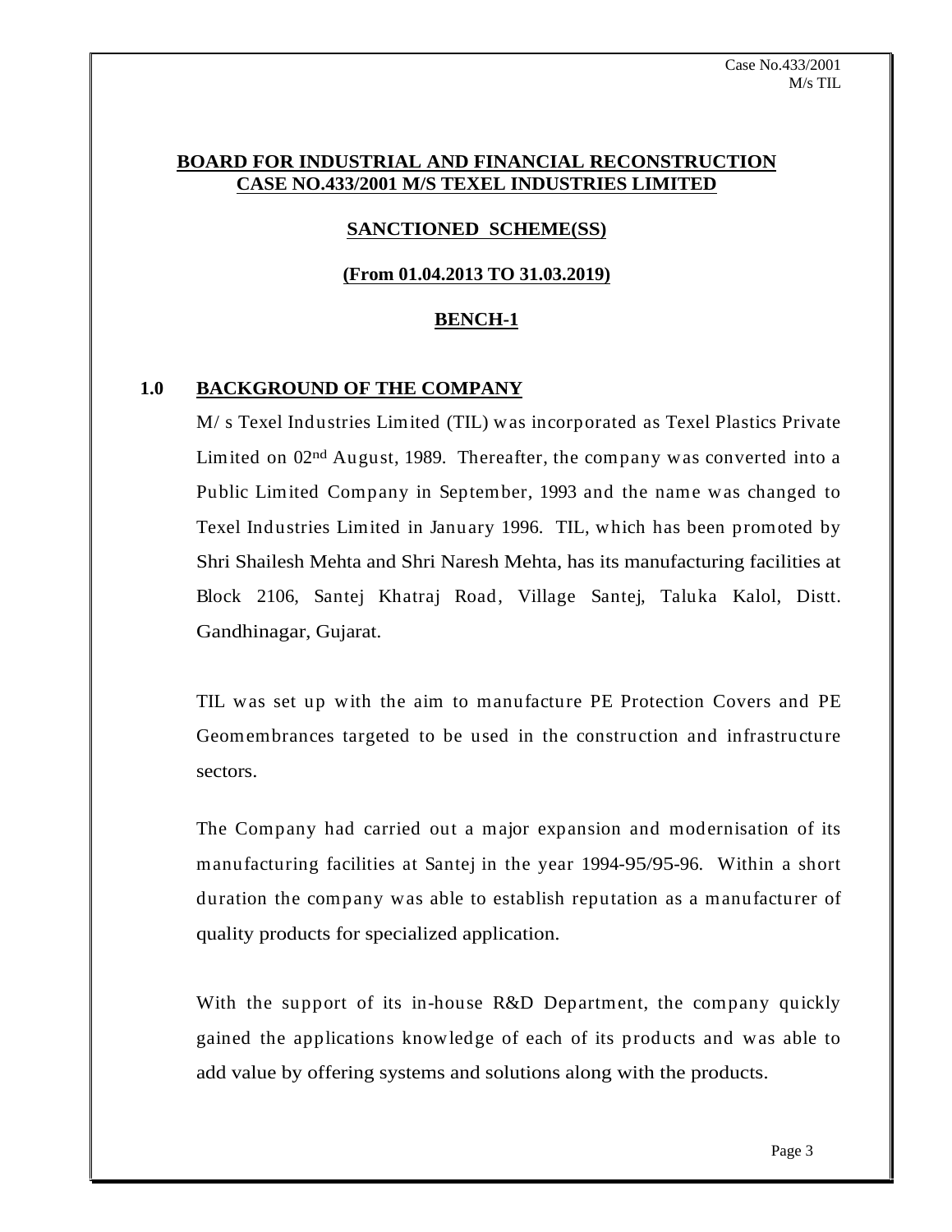The products of most commercial importance which are being manufactured by it, are Roof Tile Underlay, Geomembrane, Pile Liner and Tunnel Liner. The Company also makes innovation covers, which have specialized use in transportation industry.

TIL is operating at a moderate capacity utilization of 50%. Operations are increasing gradually with increased availability of working capital funds.

#### **2.0 REFERENCE TO BIFR**

The Net Worth of the company was completely eroded as per the financial results reflected in the Audited Balance Sheet (ABS) as at 31.03.2001. Hence, TIL filed a reference application  $u/s$  15 (1) of Sick Industrial Companies (Special Provisions) Act, 1985 (SICA) with Hon'ble BIFR seeking registration as a Sick Industrial Company and requesting for appropriate measures to revive it. The said reference was registered as Case No. 433 / 2001. Based on the reference made by the company, the Board declared the company a Sick Industrial Company in terms of Section 3(1)(o) of the Sick Industrial companies (Special Provisions) Act, 1985 in the hearing held on 24<sup>th</sup> May,  $\mathbb{R}^{\text{th}}$  May, 2002 and appointed Union Bank of India (UBI) as Operating Agency (OA) under section 17(3) of the Act to examine the viability of the company and for formulating a Draft Rehabilitation Scheme (DRS) for its revival.

In the hearing held on 11.9.06, BIFR observed that even after five years of being declared as sick there was no fully tied up revival proposal available for consideration. BIFR therefore ordered for winding up of the company. Against the said order, company preferred an appeal before the Hon'ble AAIFR, which vide order dt. 23.08.07 had remanded the case back to BIFR with the directions to TIL to submit a rehabilitation proposal through the OA. TIL accordingly submitted its Draft Rehabilitation Scheme with the BIFR and the OA on 02.02.2008. Subsequent to this, the company has arrived at settlement with UBI on OTS basis and repaid its dues fully. The dues of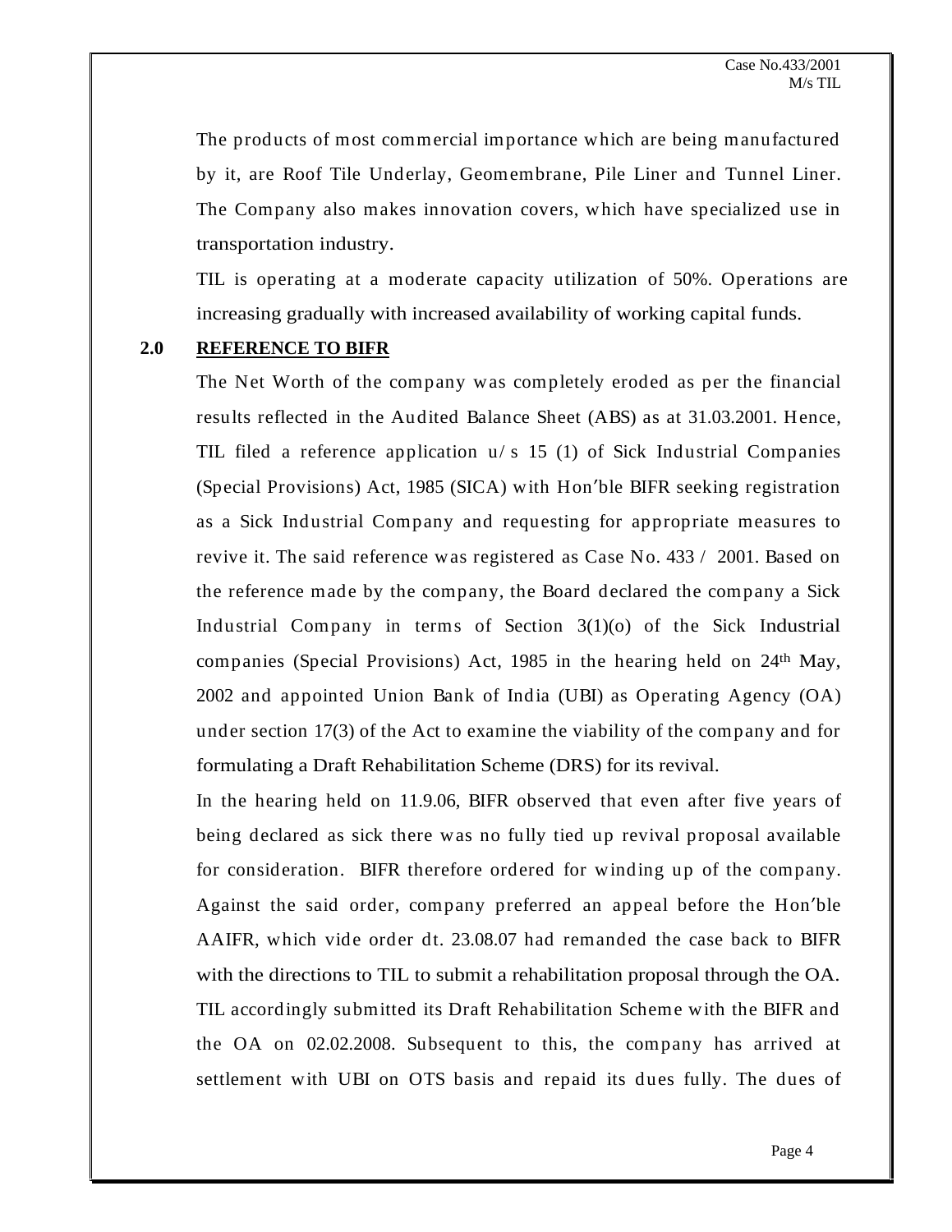Standard Chartered Bank (SCB, Assignee ICICI) has been assigned in favour of Skypoint Technical Textiles Pvt. Ltd , with whom the company has arrived at settlement by way of OTS and payment will be made as per OTS.

In the above backdrop, TIL had submitted its Rehabilitation Proposal to OA (UBI) on 20.2.2012 which was duly recommended and forwarded to Hon'ble BIFR on 24.3.2012.

However, in the last hearing held on 02.09.2013, the Hon'ble Bench formed a prima-facie opinion that the sick industrial company i.e. TIL is not likely to make its net-worth exceed its accumulated losses within a reasonable time while meeting all its financial obligations. The Hon'ble Bench, issued following directions:

*a Show Cause Notice (SCN) returnable in 60 day s be issued to the company and a gist thereof be published in one local and one national (Economic) New spaper for information of the shareholders, w orkers, creditors, customers and others. Objections/ Suggestions would be heard on 28.11.2013.*

*How ev er, a final opportunit y is being giv en in as much that if the company , the present promot ers or a regist ered w orkers industries Co operativ e Societ y (WICS) or an outsider submits a fully tied up proposal w ith or w ithout OTS and w ith or w ithout Company -promot ers, to the OA w ithin 30 day s from the dat e of this order/ publication in newspaper and also deposit 25% of the funds estimated for the rehabilitation of the company to be brought in by the promot ers as per their proposal to indicat e their seriousness and resourcefulness, in an int erest bearing no lien account*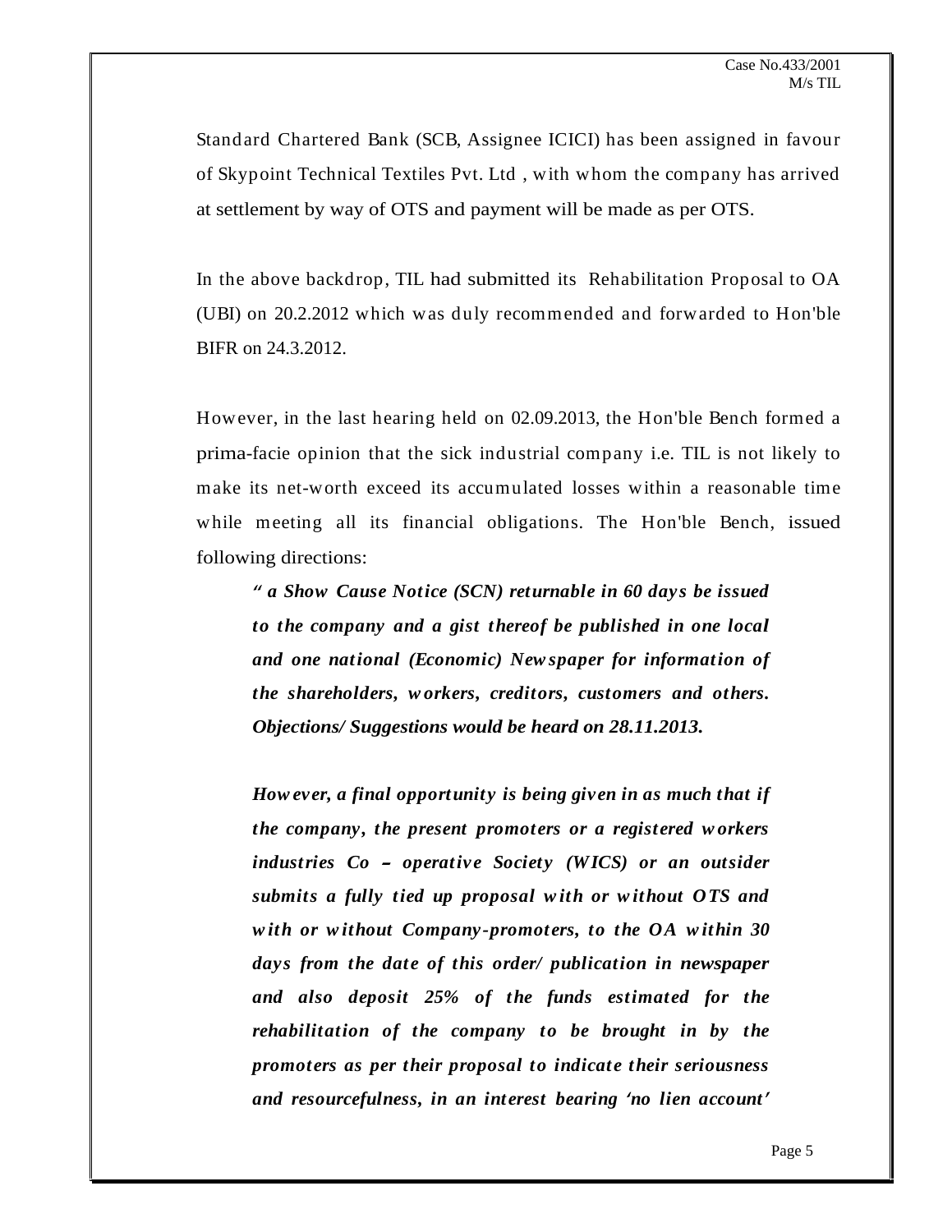*(NLA) w ith the OA (UBI), the proposal may be examined by the Board. The proposal should also clearly indicat e the sources of funds to the satisfaction of the OA and other secured creditors. The OA w ould consider the same only if such a deposit in NLA is made alongwith the proposal, hold a joint meeting (JM) within a further 15 day s and submit an acceptable and v iable DRS alongw ith the minut es of the JM, if it emerges, w ell before the scheduled hearing w ith copies to all concerned. If the NLA deposit does not accompany the DRS. The OA need not examine such a proposal and should report to the Board.*

In view of above directions, the present proposal is being submitted. Further, it is worthwhile to mention here that after the TIL was declared sick, the management has always strived to keep the operations of the company running. Initially the management was successful to run the operations by doing job work production for buyers.

In the initial period of sickness the turnover and profitability was very low. The present promoters through sheer hard work managed to rebuild the confidence of the company's suppliers and customers. Slowly, through the tremendous efforts, the promoters of TIL were successful in undertaking their own production. This resulted in higher sales and better profits. The promoters through their untiring efforts created a vast market for their products in the agricultural sector.

The achievements for the period of six months ended Sept, 2013 are also positive and encouraging. Due to the promoters efforts the company has achieved sales of Rs.**3377** laths and a profit of Rs.**34.47** lakhs in the six months period ended  $30<sup>th</sup>$  Sept, 2013.

Due to the availability of cash accruals, TIL has made capital expenditure of Rs **31** lakhs in the year 2012-13 and Rs. **68** lakhs in the six months ended 30  $\Phi$  Sept, 2013.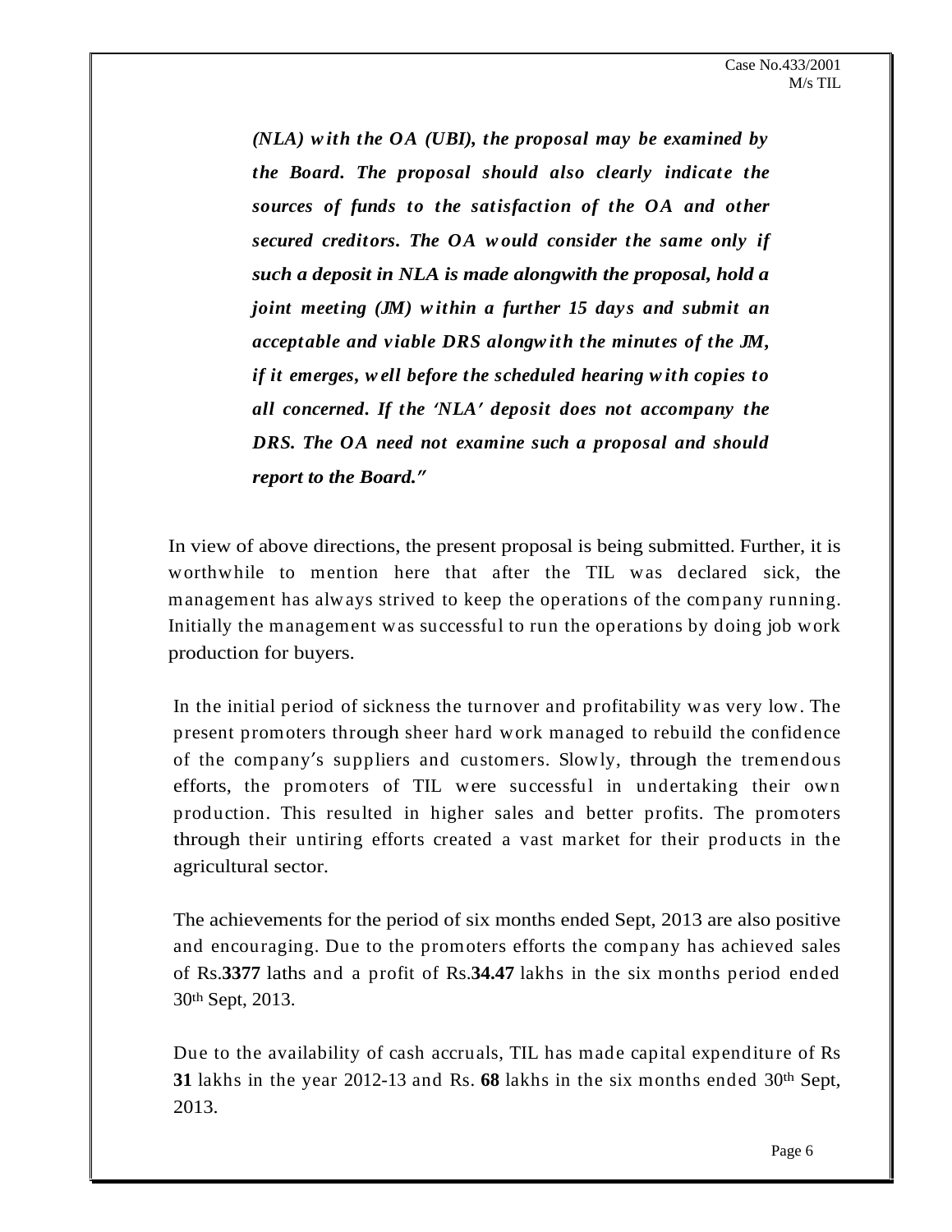The company is coming out of the sickness very fast and is on a healthy growth path. The company is employing **250** workers and **30** staff personnel. TIL is regular in making payment of all its employees' dues and statutory dues.

# **3.0 SHARE CAPITAL AND SHAREHOLDERSHOLDERS**

The total paid up equity share capital of the company as on 31.3.2013is 6145842 shares of Rs.10 each, valuing Rs.614.58 Lakhs and the shareholding pattern of the company is as under:

| The shareholding pattern of the Company as on 31.03.13 is as |                      |          |            |
|--------------------------------------------------------------|----------------------|----------|------------|
| follows: -                                                   |                      |          |            |
|                                                              | <b>No. of Shares</b> | Amount   |            |
| - Promoters, Friends                                         | 1577508              | 15775080 | 25.67%     |
| &Associates                                                  |                      |          |            |
| Flls.                                                        | 1000000              | 10000000 | 16.27%     |
| - Private Corporate Bodies 378390                            |                      | 3783900  | 6.16%      |
| <b>NRI</b>                                                   | 454400               | 4544000  | 7.39%      |
| - Indian public                                              | 2735542              | 27355440 | 44.51%     |
|                                                              | 6145842              | 61458420 | $100.00\%$ |

## **4.0 PROMOTERS**

TIL has been promoted by Shri Shailesh Mehta and Shri Naresh Mehta.

Mr. Shailesh Mehta, the dynamic and young Managing Director, is the main architect of Texel Industries Limited. He has been active in the field of plastics for the last 23 years. Mr. Mehta completed his college education in 1980 and started his business in Bombay, with a small-scale plastics unit where he gained shop-floor experience and direct exposure to the manufacturing process. He was instrumental in developing various laminated / coated fabrics and papers. He also gained tremendous experience in Marketing and Finance.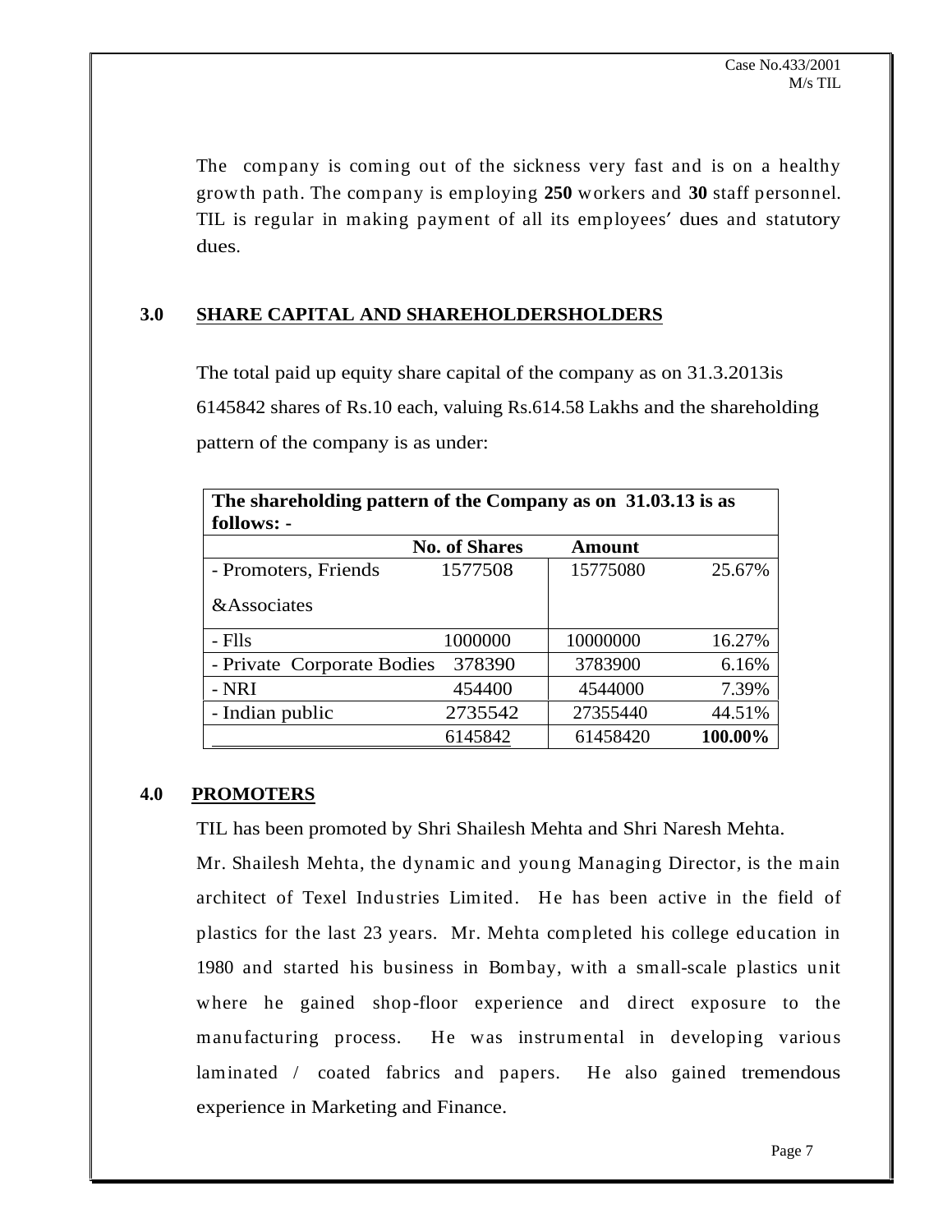Shri Shailesh Mehta not only handles administrative, commercial and financial aspects of the business, but the credit for developing an extremely loyal dealer network of the company also goes to him.

Mr. Naresh Mehta, Director of Texel Industries Limited is a technocrat with a Bachelors and Masters Degree in the Plastics Engineering from the University of Lowell in Massachusetts, USA. His research paper was the first that established a relation between process-ability and visco-elastic behavior of plastics. He advises on technical matters which are complicated in nature. His rich experience in the field of plastics had helped the company to develop many new innovative products like pile liners, multilayer reinforced geo membranes.

## **5.0 CURRENT BOARD OF DIRECTORS**

The overall management of the company vests with the Board of directors, comprising of highly qualified and experienced individuals.

The company is managed by Board of Directors comprising as under: -

| <b>SR</b> | Name(S/Sh)      | Designation   | Qualification         | Experience |
|-----------|-----------------|---------------|-----------------------|------------|
| NO.       |                 |               |                       |            |
|           | Shri. Shailesh  | Managing      | B.Com.                | 33 years   |
|           | Mehta           | Director      |                       |            |
|           | Shri. Naresh    | Director      | $ $ B.S, M.S.(U.S.A)  | 28 years   |
|           | Mehta           |               | (Plastic Engineering) |            |
|           | Shri. Kirit     | Director      | CharteredAccountant   | 38 years   |
|           | Mehta           |               |                       |            |
|           | Shri. Sushil    | Director      | M.E (1979), EMITC     | 32 years   |
|           | Kumar           |               | (1999)                |            |
|           | Pachisia        |               | I.A.S                 |            |
| ◡         |                 | Special       |                       |            |
|           | Shri.Dr.Christy | Director(BIFR |                       |            |
|           | Fernandez       | Nominee)      |                       |            |
|           |                 |               |                       |            |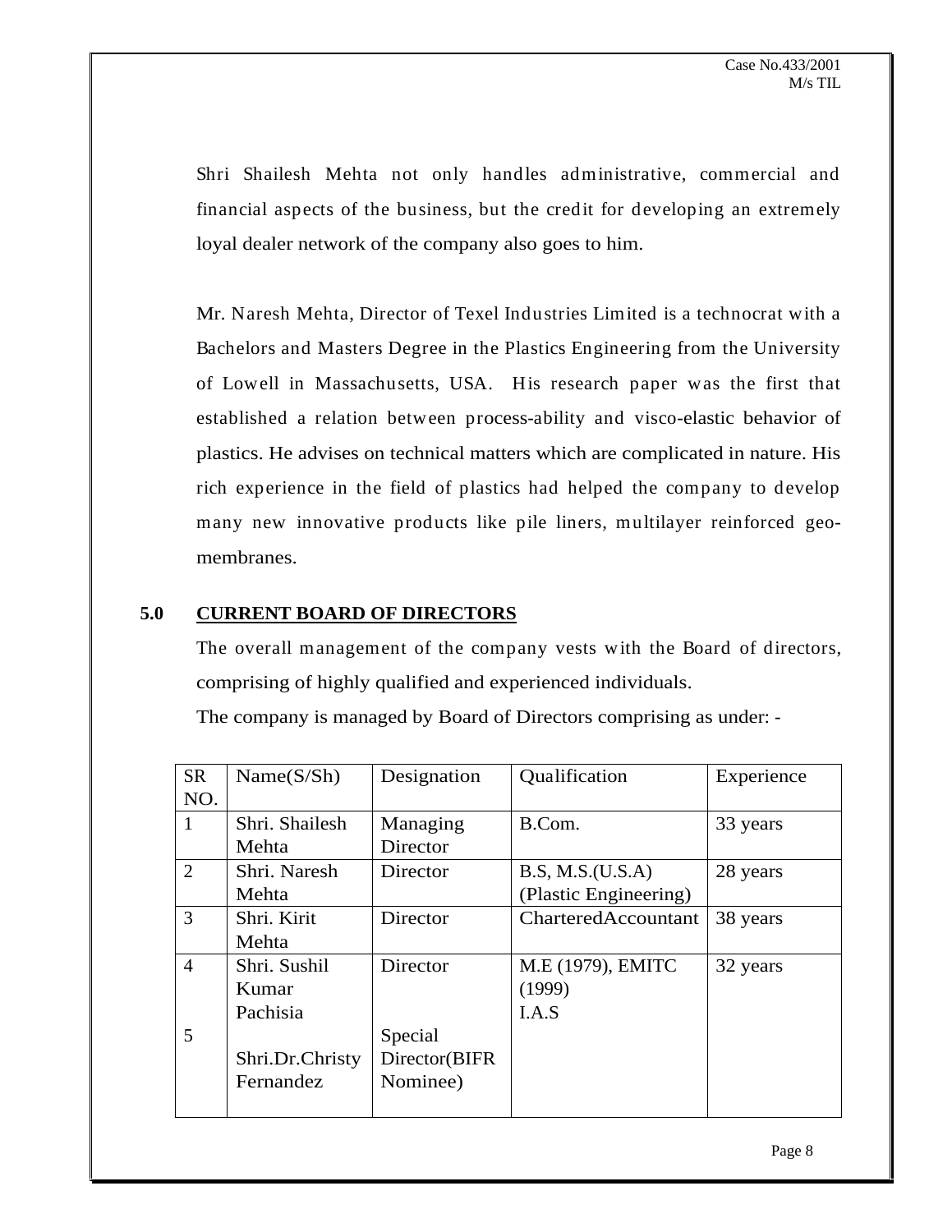The day-to-day affairs are being managed by Sh. Shailesh Mehta. There has been no change in the Promoter Directors, however independent Directors have changed since the time of filing of Form A with the BIFR and moreover s Special Director has been appointed by the BIFR on the Board of the Company.

| <b>ESSIONAL STAFF</b><br><b>6.0 TECHNICAL &amp; PROFE</b> |  |
|-----------------------------------------------------------|--|
|-----------------------------------------------------------|--|

|     | $\vert$ Sr. $\vert$ Name(S/Sh) $\vert$ Designation |                                        | Qualification   Experience              |          |
|-----|----------------------------------------------------|----------------------------------------|-----------------------------------------|----------|
| No. |                                                    |                                        |                                         |          |
|     | Shri.                                              | <b>Managing Director</b>               | B.Com.                                  | 33 years |
|     | Shailesh                                           |                                        |                                         |          |
|     | Mehta                                              |                                        |                                         |          |
|     | Shri Joseph                                        | In charge-Production                   | $\vert$ S.S.L.C,G.C.D. $\vert$ 25 years |          |
|     | Verghese                                           | planning & control                     |                                         |          |
|     | Shri                                               | In charge-Quality                      | D.P.E.                                  | 4 years  |
|     | Kanaiyalal                                         | assurance and process                  |                                         |          |
|     | Patel                                              | improvement                            |                                         |          |
|     | Shri Kiran                                         | In charge-                             | M.com.Inter                             | 30 years |
|     | Shah                                               | Finance, Accounts, Taxation   C.A.     |                                         |          |
|     |                                                    | $\&$ Personnel activities              |                                         |          |
|     |                                                    |                                        |                                         |          |
|     |                                                    |                                        |                                         |          |
|     |                                                    | Shri Rajnath   In charge Logistic $\&$ | B.com.                                  | 25 years |
|     | Singh                                              | dispatch                               |                                         |          |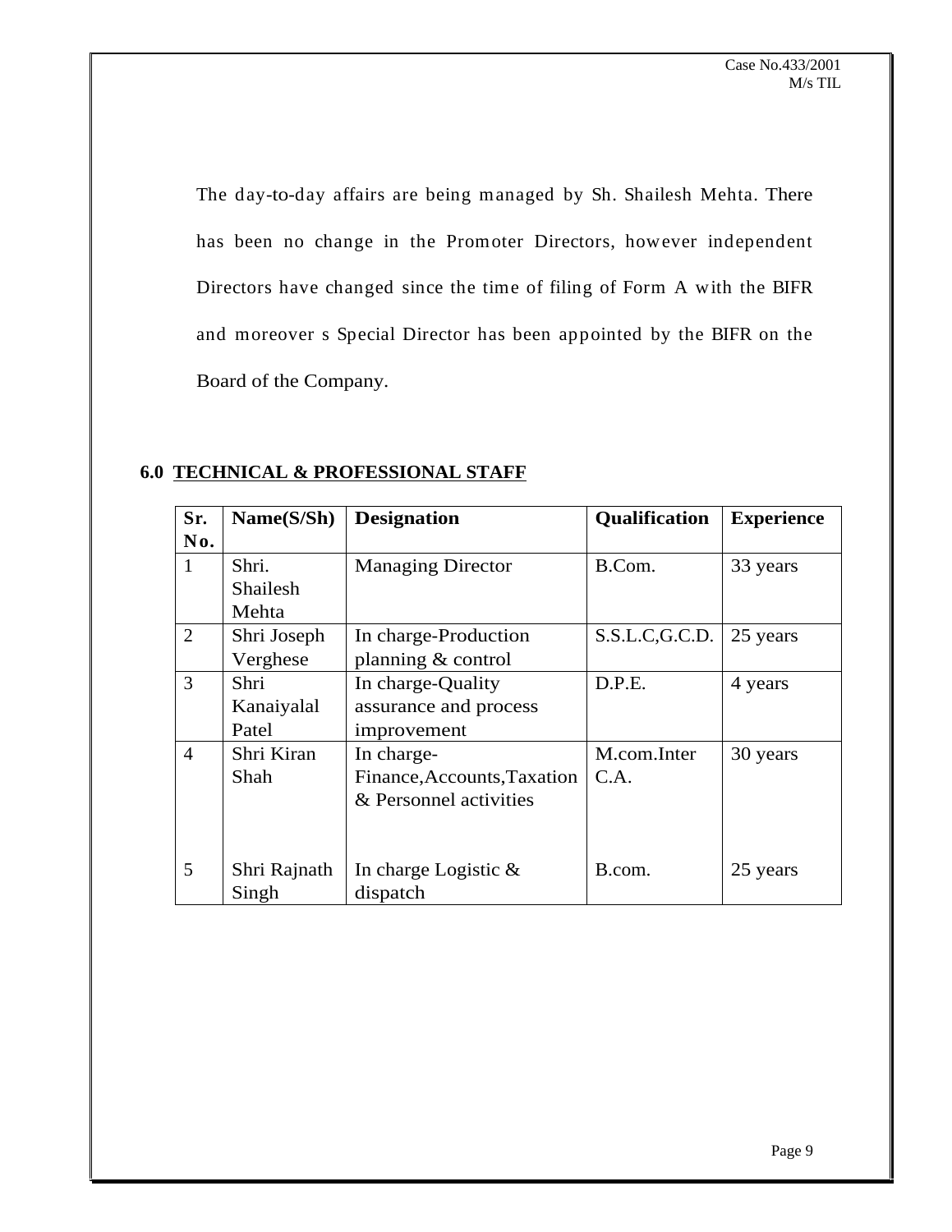#### **7.0. REASONS FOR SICKNESS**

The main reasons for sickness of TIL have been identified as under:

- a) The date of commencement of production as per the project report was December, 1993. The financial institutions delayed the sanctioning of the term loans. The letter of intent was received by the company in January, 94 / February, 94. This delay in sanction led to a situation, where the assumption regarding the projections changed. All this led to a delay in the stabilization of the new production facilities by 9 months. The company applied for a re-schedulement of the term loan repayment. The term lending institution declined the sanction of re-schedulement. This affected the working of the company.
- b) Due to the recessionary trends globally and with increased international competition, the price realization dropped substantially. The manufactures in the international as well as local market started offering lower weight products, which resulted in imbalance being created in the weaving process, thus creating a bottle-neck in the manufacturing process.
- c) Due to large-scale misuse of the advance-licensing scheme by certain exporters, the Govt. of India brought in major changes in the Exim Policy in the year 1995-96. The major changes which effected the company financially was the abolishment of acceptance of legal undertaking (LUT) to be submitted by the exporter towards the duty free material imported under advance license scheme. The legal undertaking was given by exporters to customs towards meeting the export obligation against the import of duty free raw materials. The acceptance of LUT was discontinued and instead the exporters are required to established bank guarantee.
- d) Till mid 1999, the company's raw materials were being manufactured by Indian Petrochemicals Corpn. Ltd. and Reliance Industries Limited.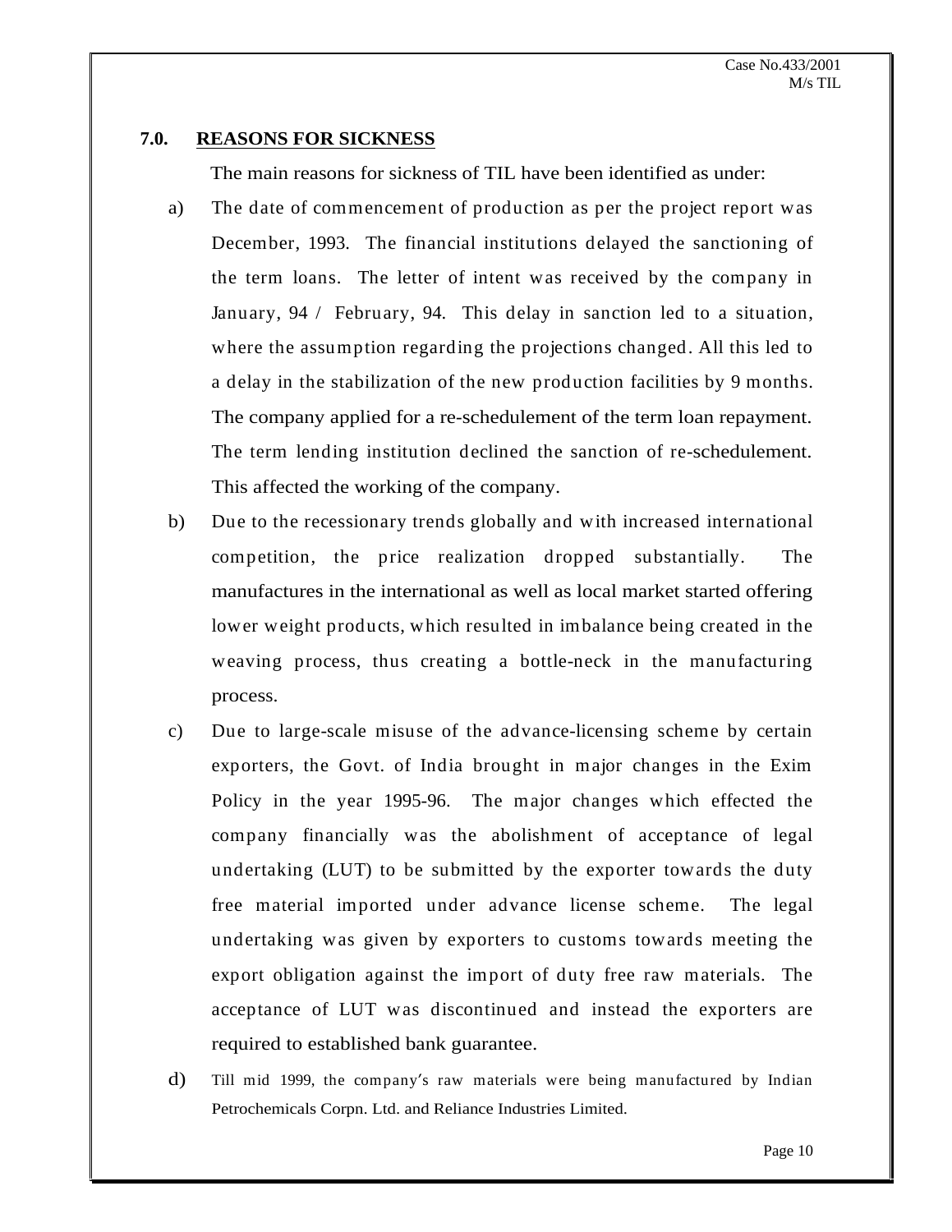These two companies were virtually enjoying a monopoly. The prices of the company's basic raw material are linked with prices of Naphtha, which are again linked with prices of crude oil. Due to worldwide recession, including our country the demand for crude oil reduced, which affected the polymer prices, i.e., prices of company's principal raw materials. This tend of reducing prices was evident till March, 1999. From March, 1999 onwards, the polymer prices started increasing due to the rising crude and naphtha prices. This put a huge pressure on the profitability, as the price rise was sudden and steep. Due to misuse of the value based Advance Licensing scheme by some big export houses, the Govt. discontinued with this scheme under this scheme, the company was entitled to duty free raw materials up to the value obtained on the export of its products minus the minimum value addition required under the exim policy. The company used to get extra duly free raw materials due to higher value addition achieved for the company's products then the minimum required the eximpolicy.

e) One of the other products, which can be made by the company on the same machinery, was HDPE/ PP woven bags for packing of cement, fertilizer, chemicals etc. The company's focus was on tarpaulins and Geo-membranes for which there were fewer units in the country. Many of the bags manufacturing units, who were solely manufacturing woven bags diversified into tarpaulin manufacturing, thus creating more competition in the market. Subsequently, the price realization for tarpaulins also dropped due to over supply. These two changes in Govt. policies had a big impact on the profitability of the company.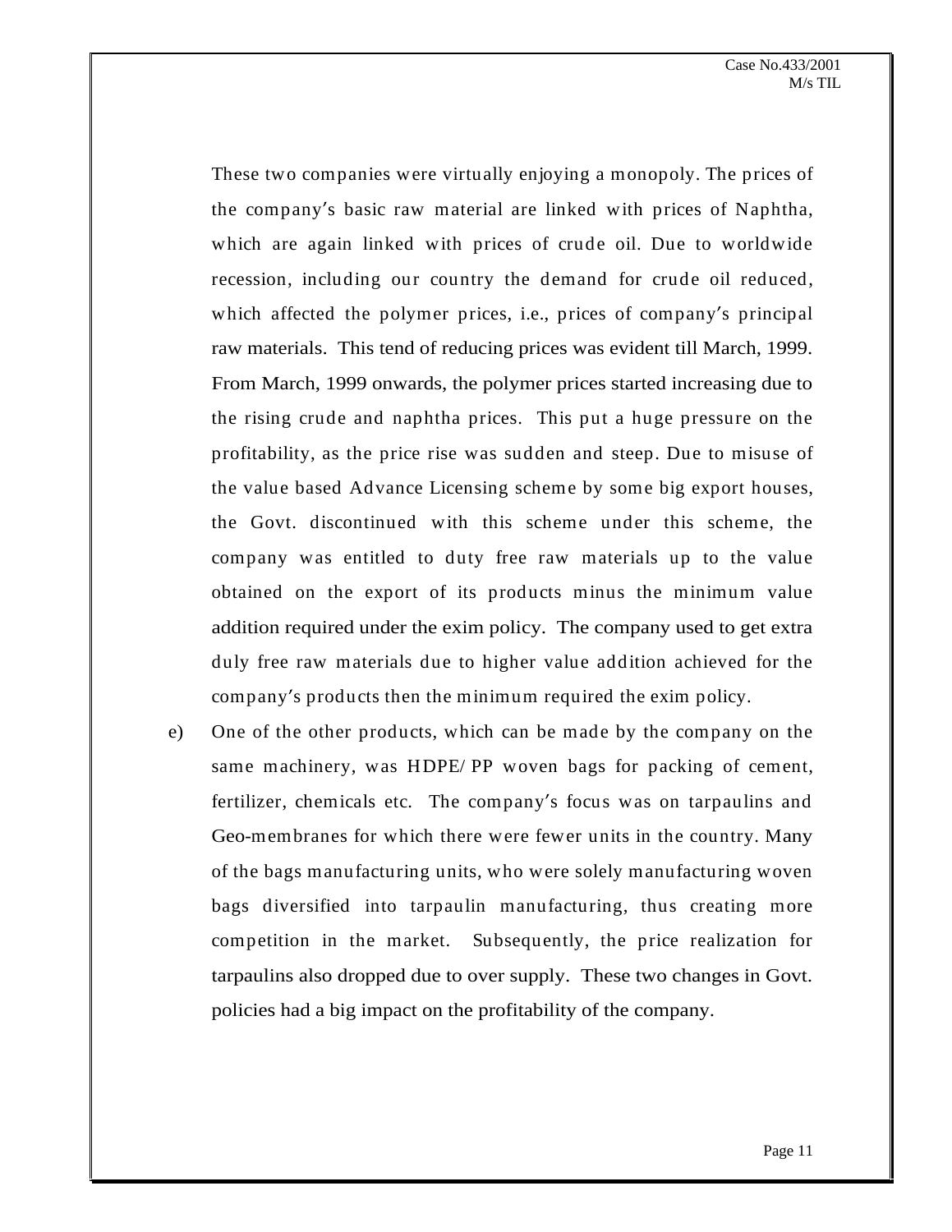- f) The company faces competition from the unorganized small-scale sector for the lower end of the market segment.
- g) The devastating earthquake in Gujarat demoralized the personnel of the company and the operations were effected in January and February 2001, due to totally poor attendance by the staff and workers.

#### **Future Prospects**

a) The company has developed specialized products which are as under: - (1) **Geo-membrane** - this is used for water harvesting by agriculturist and also for water requirements by Industries. The product is approved by Government of Maharashtra and Central Government. The company is number one supplier of this product to the farmers in Maharashtra.

(2) The company has developed superior quality of **Tarpaulin** which has better price realization and there is good demand for this product.

- b) Currently the raw material prices are reasonable and expected to be available at reasonable price in next 2 (two) years.
- c) In view of better Indirect Tax Provisions, the unorganized small scale sector gives less competition than in past periods. Moreover, the quality of products manufactured by them is not well accepted by the customers.
- d) The State Government like Gujarat, Andhra Pradesh and Maharashtra purchases company's products for distribution to farmers at subsidized rates.

All the above factors will help to revive the company.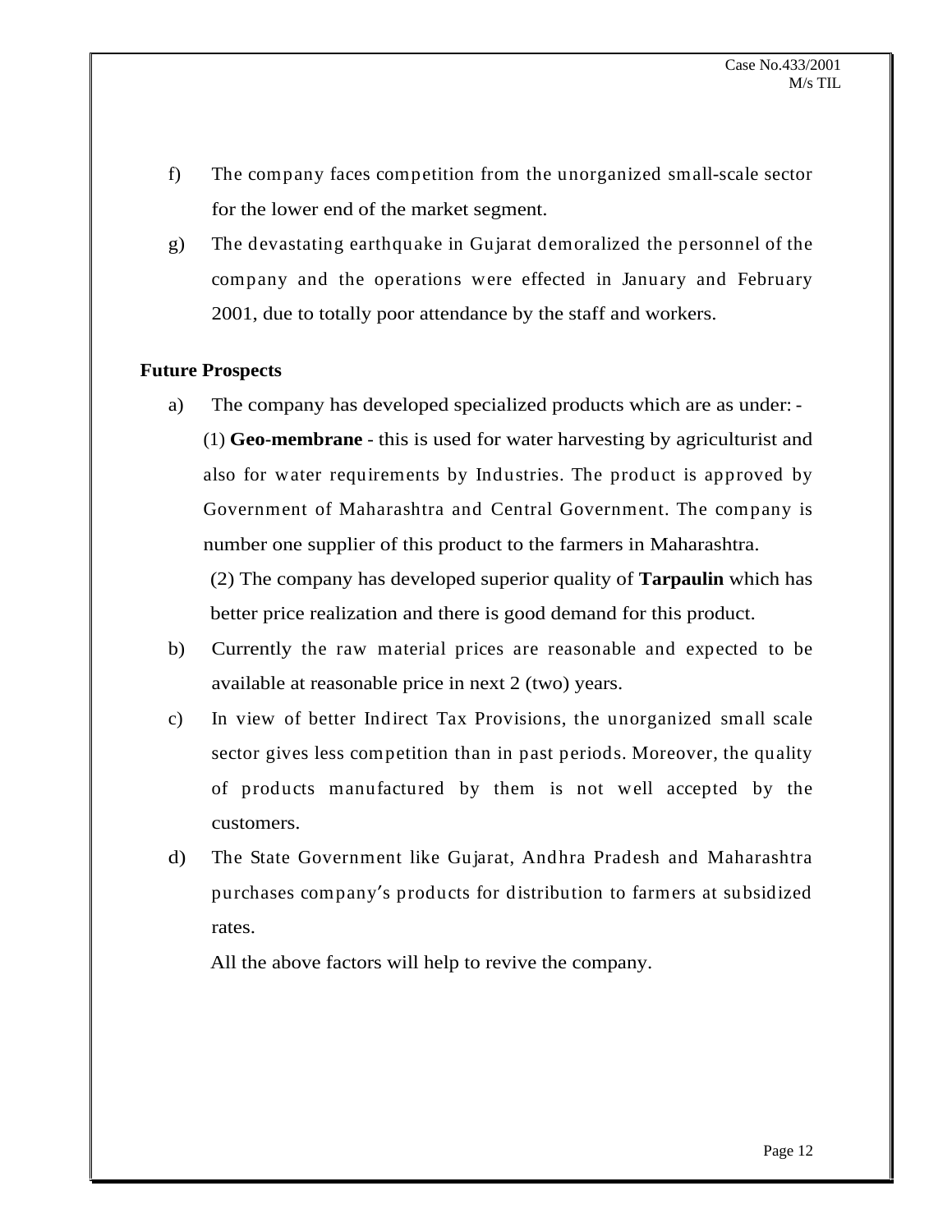#### **8.0. PAST PERFORMANCE**

| 8.1 | <b>Financial Position</b>        |                       |                       |                              | (Rs/lakh)                    |                              |
|-----|----------------------------------|-----------------------|-----------------------|------------------------------|------------------------------|------------------------------|
|     | <b>SOURCES OF FUNDS</b><br>As on | Audited<br>31.03.2013 | Audited<br>31.03.2012 | <b>Audited</b><br>31.03.2011 | <b>Audited</b><br>31.03.2010 | <b>Audited</b><br>31.03.2009 |
|     | Share Capital                    | 664.58                | 664.58                | 664.58                       | 664.58                       | 584.58                       |
|     | Reserves & Surplus               | 280.60                | 281.77                | 282.94                       | 284.11                       | 285.28                       |
|     | Profit &Loss A/c                 |                       |                       |                              |                              |                              |
|     | Secured Loans                    | 483.03                | 1148.46               | 1148.51                      | 1148.56                      | 1258.77                      |
|     | <b>Unsecured Loans</b>           | 145.77                | 102.92                | 98.44                        | 103.14                       | 127.09                       |
|     | <b>TOTAL</b>                     | 1573.98               | 2197.73               | 2194.48                      | 2200.40                      | 2255.72                      |
|     |                                  |                       |                       |                              |                              |                              |
|     | <b>APPLICATION OF FUNDS</b>      |                       |                       |                              |                              |                              |
|     | <b>Fixed Assets:</b>             |                       |                       |                              |                              |                              |
|     | <b>Gross Block</b>               | 1497.33               | 1466.37               | 1431.67                      | 1374.29                      | 1371.48                      |
|     | Less: Depreciation               | 1057.93               | 997.32                | 938.42                       | 878.49                       | 838.52                       |
|     | Net Block                        | 439.40                | 468.65                | 493.25                       | 495.81                       | 532.96                       |
|     | Investments                      |                       |                       | $\Omega$                     | $\overline{0}$               | $\Omega$                     |
|     |                                  |                       |                       |                              |                              |                              |
|     | Inventories                      | 573.62                | 376.17                | 370.83                       | 158.64                       | 289.89                       |
|     | <b>Sundry Debtors</b>            | 911.36                | 698.31                | 631.15                       | 598.70                       | 375.11                       |
|     | Cash & Bank Balances             | 56.58                 | 58.15                 | 59.11                        | 23.87                        | 20.21                        |
|     | Loans & Advances                 | 396.02                | 411.86                | 335.16                       | 362.45                       | 358.08                       |
|     |                                  | 1937.58               | 1544.49               | 1396.24                      | 1143.66                      | 1043.29                      |
|     | Less: Current Liabilities &      | 2360.93               | 2854.80               | 2817.26                      | 2652.48                      | 2597.83                      |
|     | Provisions                       |                       |                       |                              |                              |                              |
|     | Net Current Assets               | (423.35)              | (1310.31)             | (1421.02)                    | (1508.82)                    | (1554.54)                    |
|     |                                  |                       |                       |                              |                              |                              |
|     | Profit & Loss Account            | 1557.93               | 3039.39               | 3122.26                      | 3213.41                      | 3277.29                      |
|     | <b>TOTAL</b>                     | 1573.98               | 2197.73               | 2194.48                      | 2200.40                      | 2255.72                      |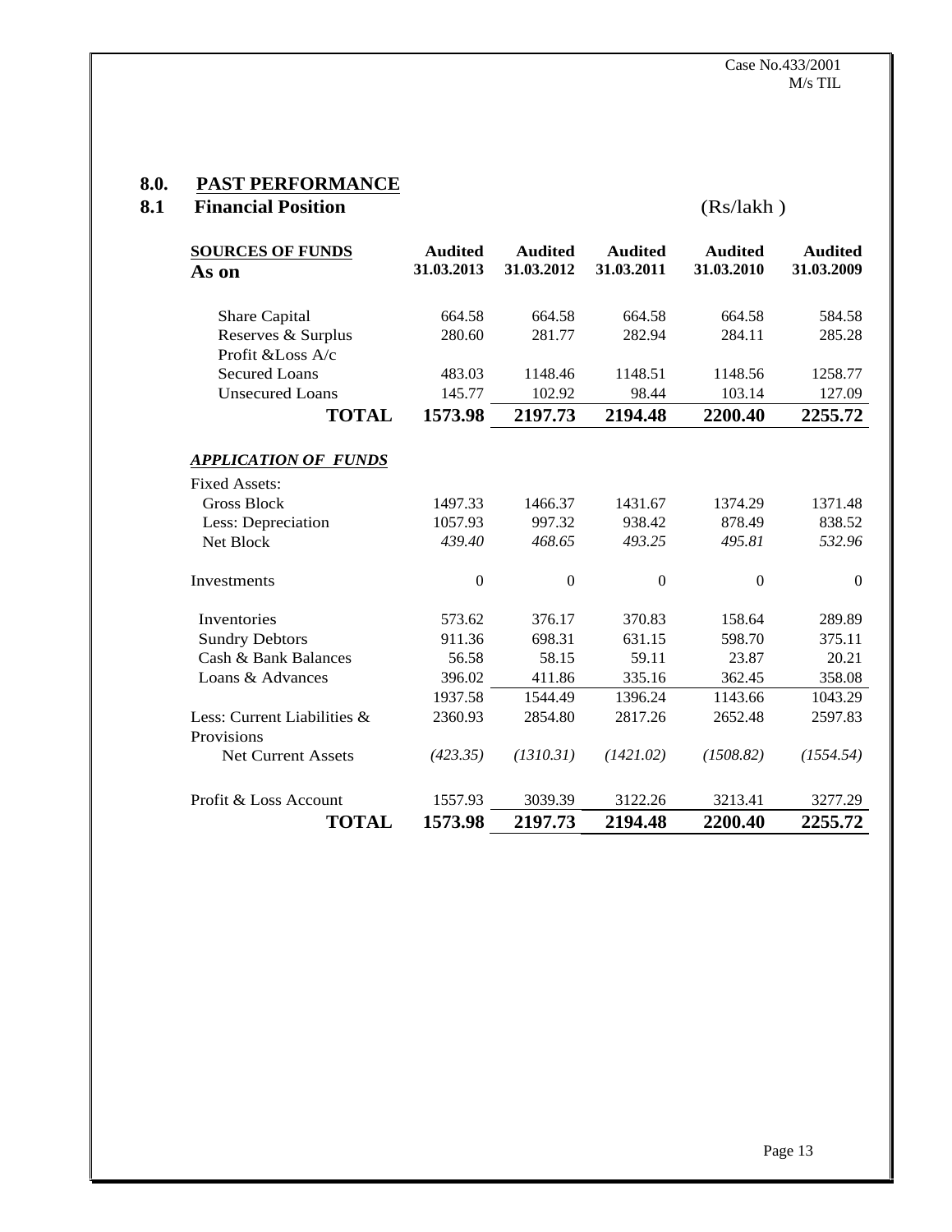| 8.2<br><b>Working Results</b>     |            |              |                | (Rs/lakh)      |                |
|-----------------------------------|------------|--------------|----------------|----------------|----------------|
|                                   | Audited    | Audited      | <b>Audited</b> | <b>Audited</b> | <b>Audited</b> |
| <b>Year ending</b>                | 31.03.2013 | 31.03.2012   | 31.03.2011     | 31.03.2010     | 31.03.2009     |
|                                   |            |              |                |                |                |
| <b>INCOME</b>                     |            |              |                |                |                |
| Net Sales                         | 4160.20    | 3063.12      | 2681.29        | 2667.62        | 2976.50        |
| % growth                          |            |              |                |                |                |
| Other Income                      | 8.12       | 7.62         | 2.62           | 7.05           | 5.59           |
| Increase / (Decrease) in stocks   | $\sim$     | $\sim$       | $\sim$         | $\sim$         | $\sim$ $-$     |
|                                   | 4168.32    | 3070.74      | 2683.91        | 2674.67        | 2982.10        |
|                                   |            |              |                |                |                |
| <b>EXPENDITURE</b>                |            |              |                |                |                |
|                                   |            |              |                |                |                |
| Cost of Goods Sold/Consumed       | 3346.19    | 2245.57      | 1959.57        | 1941.12        | 1931.42        |
| Personnel Cost                    | 117.29     | 112.03       | 37.70          | 30.73          | 22.41          |
| <b>Manufacturing Expenses</b>     |            |              |                |                |                |
| - Power & Fuel                    | 183.06     | 149.19       | 156.86         | 144.70         | 139.00         |
| - Stores & spares                 | 33.79      | 44.40        | 54.41          | 65.84          | 40.06          |
| - Conversion charges              | 109.55     | 123.07       | 103.03         | 161.96         | 150.89         |
| - Repair & maintenance            | 10.50      | 11.90        | 14.35          | 12.63          | 4.04           |
| - Other manufacturing exp.        | 36.03      | 24.67        | 19.22          | 24.73          | 50.50          |
| Sales Tax/VAT                     | 51.14      | 25.55        | 26.33          | 0.70           | 0.50           |
| Admin and other expenses          | 43.85      | 27.86        | 22.95          | 35.26          | 108.16*        |
| Selling & distribution exp.       | 43.51      | 83.05        | 104.31         | 57.98          | 110.31         |
| Interest                          | 63.56      | 81.50        | 34.98          | 76.77          | 64.28          |
|                                   | 403847     | 2928.73      | 2533.71        | 2552.42        | 2622.20        |
| Profit/Loss Before Dep. & Tax     | 129.85     | 142.01       | 150.20         | 122.25         | 359.90         |
| Depreciation                      | 59.04      | 58.13        | 58.76          | 57.77          | 56.84          |
| Profit / (Loss) before exp.items  | 70.81      | 83.88        | 91.44          | 64.48          | 303.06         |
| <b>Exceptional items</b>          |            |              |                |                |                |
| <b>U.B.I Principal amt.w/o</b>    | 665.39     |              |                |                |                |
| <b>Interest provision w/back</b>  | 745.77     | $\mathbf{v}$ |                |                |                |
|                                   |            |              |                |                |                |
|                                   |            |              |                |                |                |
| Profit before extraordinary items | 1481.97    | 83.88        | 91.44          | 64.48          | 303.06         |
| Prior period exps                 | (0.51)     | (1.02)       | (0.28)         | (0.60)         | (8.75)         |
| Profit / (Loss) before Tax        | 1481.46    | 82.86        | 91.16          | 63.88          | 294.31         |
| Tax Expenses                      |            | $\mathbf{0}$ | $\mathbf{0}$   |                | $\mathbf{0}$   |
| Profit/(Loss) after Tax           | 1481.46    | 82.86        | 91.16          | 63.88          | 294.31         |
| Brought Forward Profit/(Loss)     | (3039.40)  | (3122.26)    | (3213.41)      | (3277.30)      | (3571.62)      |
| <b>Balance carried to Balance</b> | (1557.94)  | (3039.40)    | (3122.26)      | (3213.41)      | (3277.30)      |
|                                   |            |              |                |                |                |
| sheet                             |            |              |                |                |                |

\*Includes penalty & damages of Rs.80 Lakhs on account of delay in finalization of a major order against tender by<br>about 3 months. The company had already placed orders for procuring raw material to fulfill the tender order

this period the raw ma8terial price dropped drastically and therefore the management decided to get the order of raw material terminated and paid the negotiated penalty to raw material supplier.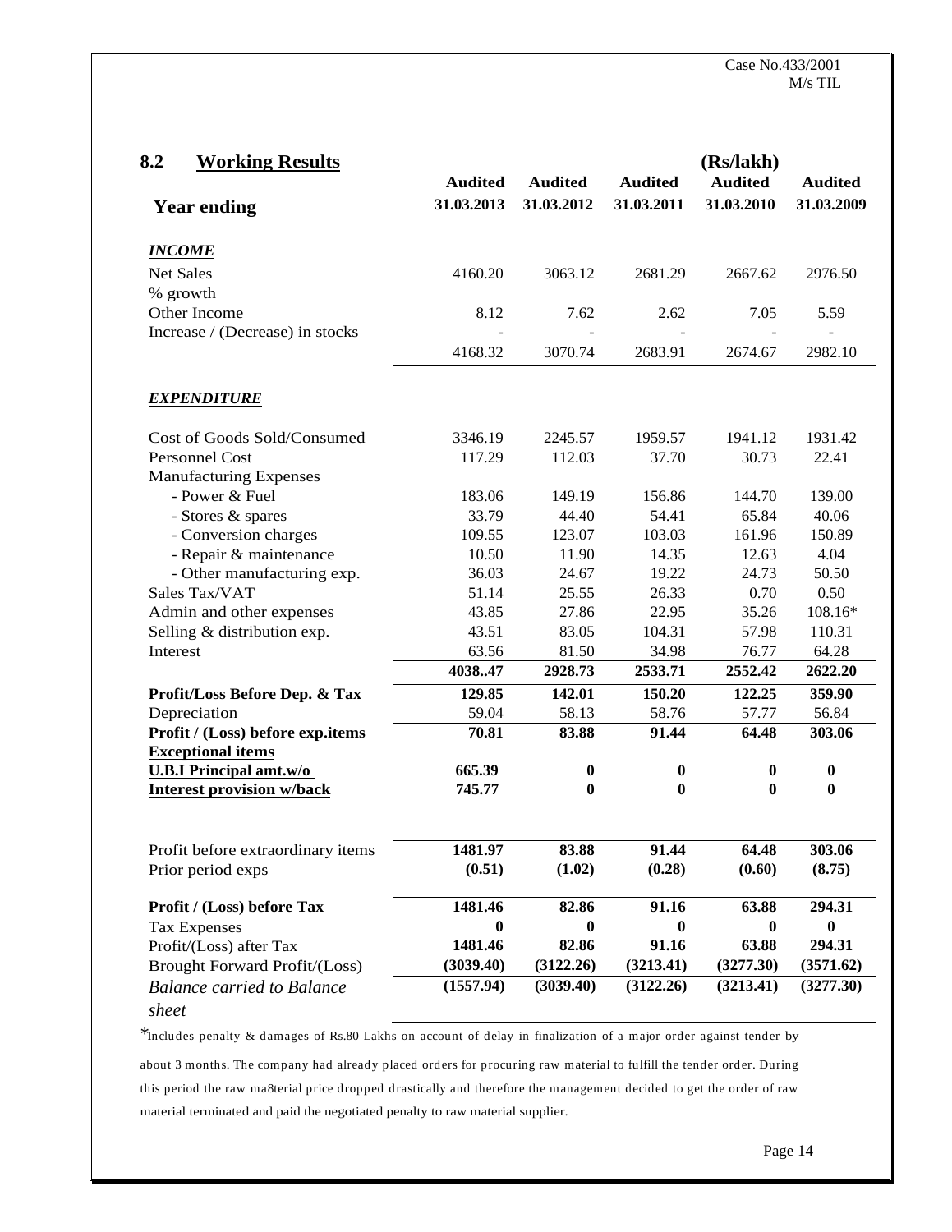## **9.0 LOANS AND CREDIT FACILITIES**

# **9.1 Details of existing credit facilities -Nil-**

**9.2 Details of One Time settlement arrived with the secured creditors are Attached as ANNEXURE- I**

**9.3 Details of unsecured creditors attached as ANNEXURE- II**

**9.4 Details of dues of the workers attached as ANNEXURE-II**

## **10.0 MARKET REPORT/MARKETING ARRANGEMENT**

The company has a vast product line with two categories of products which work on dual principles of value addition & volume

**(1)Geo-** These are high value added products with critical **membranes :** applications and applications and the contraction of the contraction of the contraction of the contraction of the contraction of the contraction of the contraction of the contraction of the contraction of the contraction of the contraction Work on the principle of value addition.

| <b>Applications</b>       | <b>Major Uses</b>                     | <b>Scope of Market</b>                                                    |
|---------------------------|---------------------------------------|---------------------------------------------------------------------------|
| 1. Geo-membrane           | * Water storage in ponds to arrest    | * A large number of projects in the rural                                 |
| <b>Containment Lining</b> | seepage of water                      | areas are being implemented to collect                                    |
| System                    | * Lining of effluent ponds to prevent | rain water for use throughout the year                                    |
|                           | seepage of polluting effluents into   | * Vastly used by steel, fertilizer,<br>pharmaceutical, textile, chemical, |
|                           | the soil                              | sugar,                                                                    |
|                           | * Lining of waste containment pits    | paper and mineral industries.                                             |
|                           |                                       |                                                                           |
| 2. Tunnel Lining          | * To line underground traffic         |                                                                           |
| Membrane                  | networks and tunnels                  |                                                                           |
| 3. Roof Tile Underlay     | * To waterproof roofs in foreign      |                                                                           |
|                           | Countries                             |                                                                           |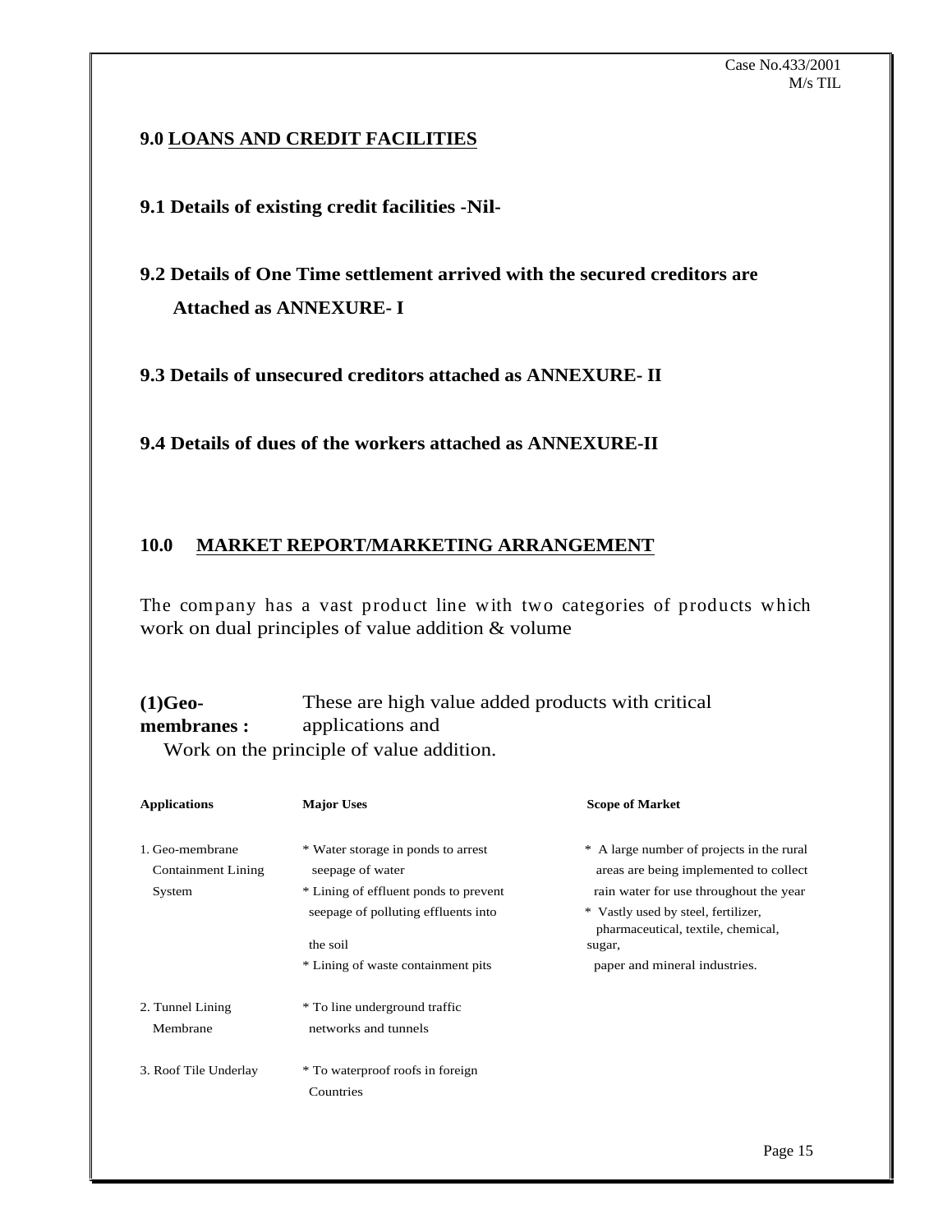#### $\text{Case No.433/2001}$  |  $M/s$  TIL  $\parallel$

| 4. Pile Liner             | * To replace steel liners in building | * A huge market that can be absorb        |
|---------------------------|---------------------------------------|-------------------------------------------|
|                           | Foundations                           | millions of sq. m. a year, overseas       |
|                           |                                       | and in India                              |
|                           |                                       |                                           |
| 5. Damp proof Course      | * To prevent seepage of water         |                                           |
|                           | through walls in water logged         |                                           |
|                           | Areas                                 |                                           |
| 6. Terrace Liner          | * To waterproof terraces in heavy     |                                           |
|                           | rainfall areas                        |                                           |
|                           |                                       |                                           |
|                           |                                       | * Use of Geo Cell in soil constitution    |
| 7. Geo Cell               | * To reinforce canal slopes, railway  | helps                                     |
|                           | tracks, road embankments,             | save expensive resources                  |
|                           | mountain slopes etc. and stop         |                                           |
|                           | soil erosion                          |                                           |
|                           |                                       | This product line is sustained mainly by  |
| (2) PE Protection Covers: |                                       | high volumes                              |
|                           |                                       |                                           |
| <b>Applications</b>       | <b>Major Uses</b>                     | <b>Scope of Market</b>                    |
|                           |                                       |                                           |
| 1. General purpose        | * Covers for railway wagons,          | * The market for this application is      |
| PE Protection Cover       | hutments, vendor stalls &             | unlimited as the uses are varied.         |
|                           | Mandaps                               |                                           |
|                           | * Covering of stocks                  |                                           |
|                           | * Lining floors                       |                                           |
|                           | * Recreational uses                   |                                           |
|                           | * Defense application                 |                                           |
|                           | * State Road Transport                |                                           |
|                           | Corporation                           |                                           |
|                           |                                       |                                           |
| 2. Fumigation Cover       | * Fumigation of food grain            | * Food Corporation of India buys 50,000   |
|                           | and oil seeds for long term           | covers per year                           |
|                           | Storage                               | * State Civil Supplies and Warehousing    |
|                           | * Fumigation of export products       | Corporations                              |
|                           |                                       | * Private owner of food processing units, |
|                           |                                       | cattle feed plants, flour mills, solvent  |
|                           |                                       | extraction plants.                        |
|                           |                                       | * Fumigation agencies                     |
|                           |                                       | * Total market estimated at Rs. 500       |
|                           |                                       | million (US\$ 13.89 million)              |
|                           |                                       |                                           |
| 3. PE Truck Cover         | * To give 100% waterproofing          | An independent market survey has          |
|                           | to goods in transit                   | indicated that 6 lakh PE Covers are       |
|                           |                                       | purchased per annum, creating a market    |
|                           |                                       | of more than Rs, 2600 million every year  |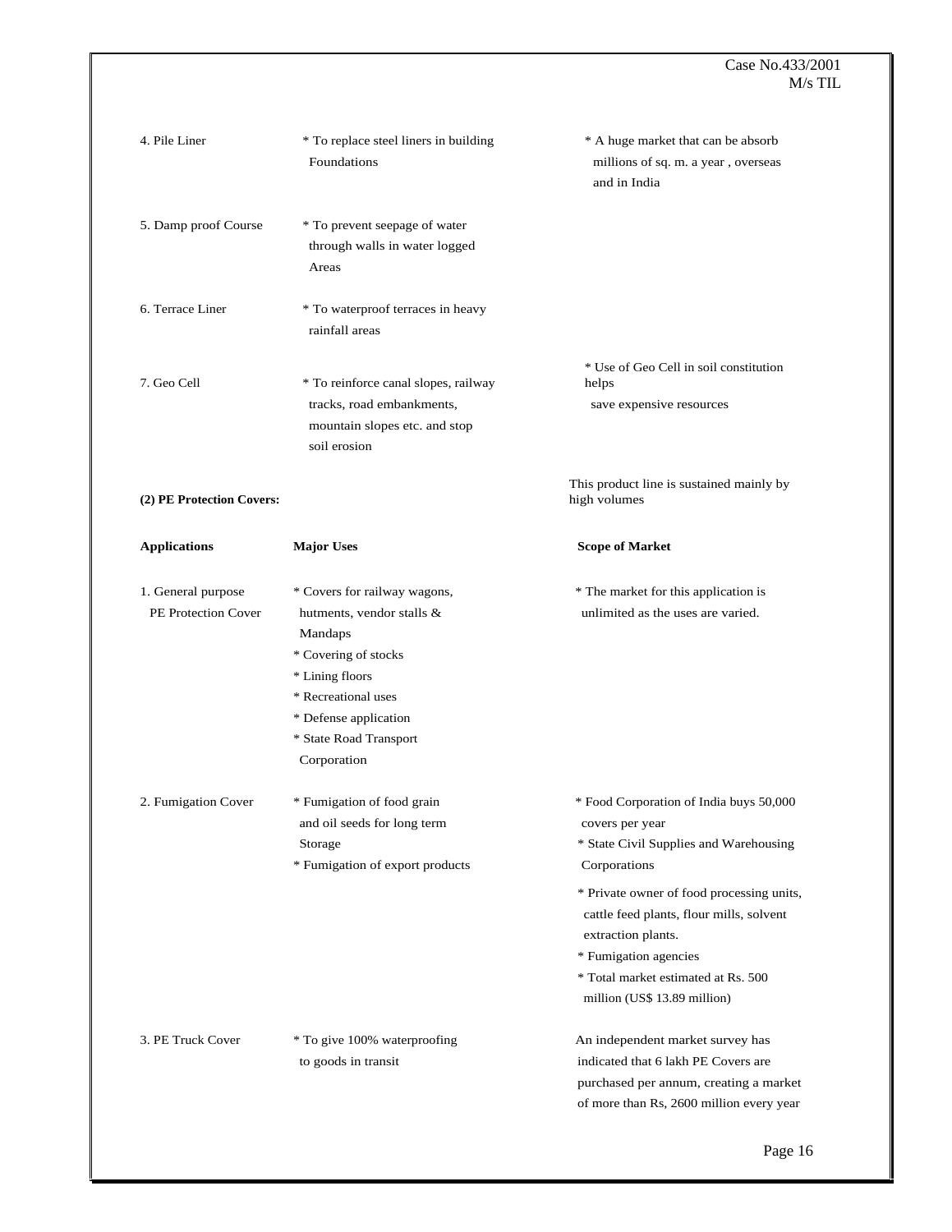#### $\text{Case No.433/2001}$  |  $M/s$  TIL  $\parallel$

|                                       |                                                          | (US\$ 722 million approx.)                                                |
|---------------------------------------|----------------------------------------------------------|---------------------------------------------------------------------------|
|                                       | 4. PE Truck Cover(Export) * To cover containerized cargo | The US market alone is 18 million sq. m.                                  |
|                                       |                                                          |                                                                           |
| 5. Bunker Liner                       | * To waterproof military bunkers                         | Large market in defense                                                   |
| 6. PE Protection Cover for *Household |                                                          | Market is huge. Today, Korea exports                                      |
| General Use (Export)                  | * Recreational                                           | about 48,000 metric tonnes per year.<br>The US market is quantified at 84 |
|                                       | * Agricultural                                           | million                                                                   |
|                                       | * Construction Sites                                     | sq. m., which translates into 9660                                        |
|                                       |                                                          | metric tonnes.                                                            |

For the domestic market, the Company has a wide network of dealers all over India. On the international front, the company has forged links with reputed distributors and have now formalized arrangements beyond national boundaries and has representation in Europe and Middle East.

TIL is in the field of manufacturing Geosynthetics and Tarpaulins and is a Pioneer in introducing multi layered Woven HDPE Geo membrane in the country. TIL is also a Pioneer in introducing the concept of irrigation ponds lined with multi layered Woven HDPE Geo membrane offering a very cost effective and reliable solution to harvest and store the water at the farm level. The introducing of the concept has revolutionized the water harvesting efforts. Thousands of ponds are being built in many states throughout the country under various Government schemes.

TIL is a leading player in this field has also contributed in a big way in creating BIS (Bureau of Indian Standards) which are world class. TIL is playing a very vital role in the field of water conservation which is improving the living standards of farmers in vast rural areas. Its efforts have saved lives of thousands farmers without which they would have had to face severe financial hardships.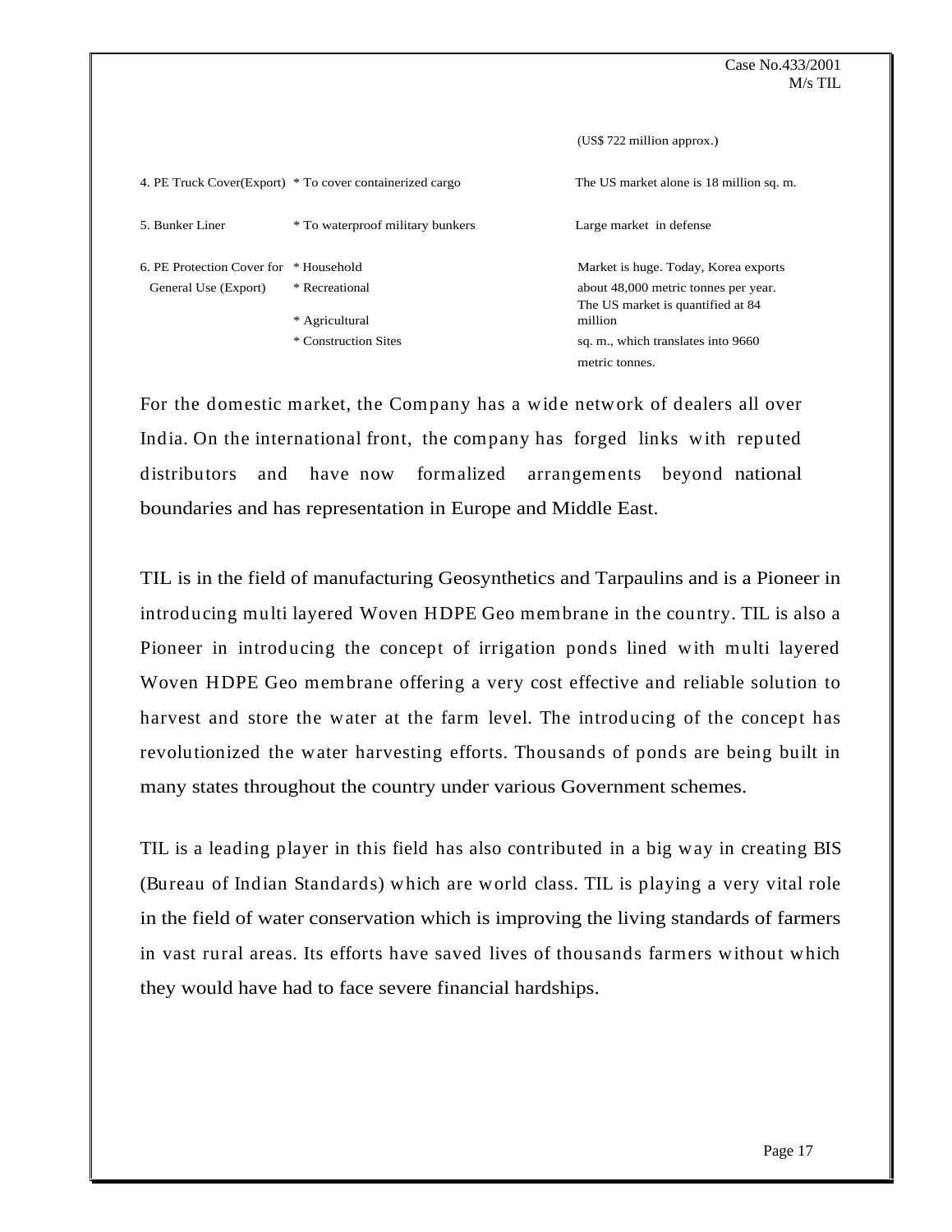## **11.0 THE SCHEME**

The Rehabilitation Scheme envisages following strategy for revival of the company.

# **11.1 Mobilization of Funds.**

 The promoters have proposed to infuse an amount of Rs.100 lakhs by way of equity share capital ( Rs.60 lakhs in the F.Y.2013-14 and Rs.40.00 lakhs in the F.Y.2014-15).

# **11.2 Payment of secured creditors**

# **One Time Settlement of the dues of Banks/Assignee**

TIL has arrived at settlement with Union Bank of Indiaby way of OTS at an amount of Rs.100 lakhs and has fully repaid the settled amount. The OTS was arrived at by TIL with the other secured creditor i.e Standard Chartered Bank (SCB) for an amount of Rs.225.00 Lakhs payable in cash and conversion of part dues of Rs.80.00 Lakhs into equity share capital, being full and final settlement towards their dues. The company has already paid Rs.72.20 Lakhs to SCB, however, the balance amount could not be paid in time and therefore the loan was assigned by SCB to "Skypoint Technical Textile Pvt. Ltd" (STTPL). Now, TIL has arrived at settlement with STTPL as under.

(A). STTPL to accept Rs.100.00 Lakhs as an OTS amount, in full and final<br>settlement of its dues against TIL. This amount is to be paid in two equal<br>annual installments commencing from the cut-off date i.e. 31.3.2013. The<br>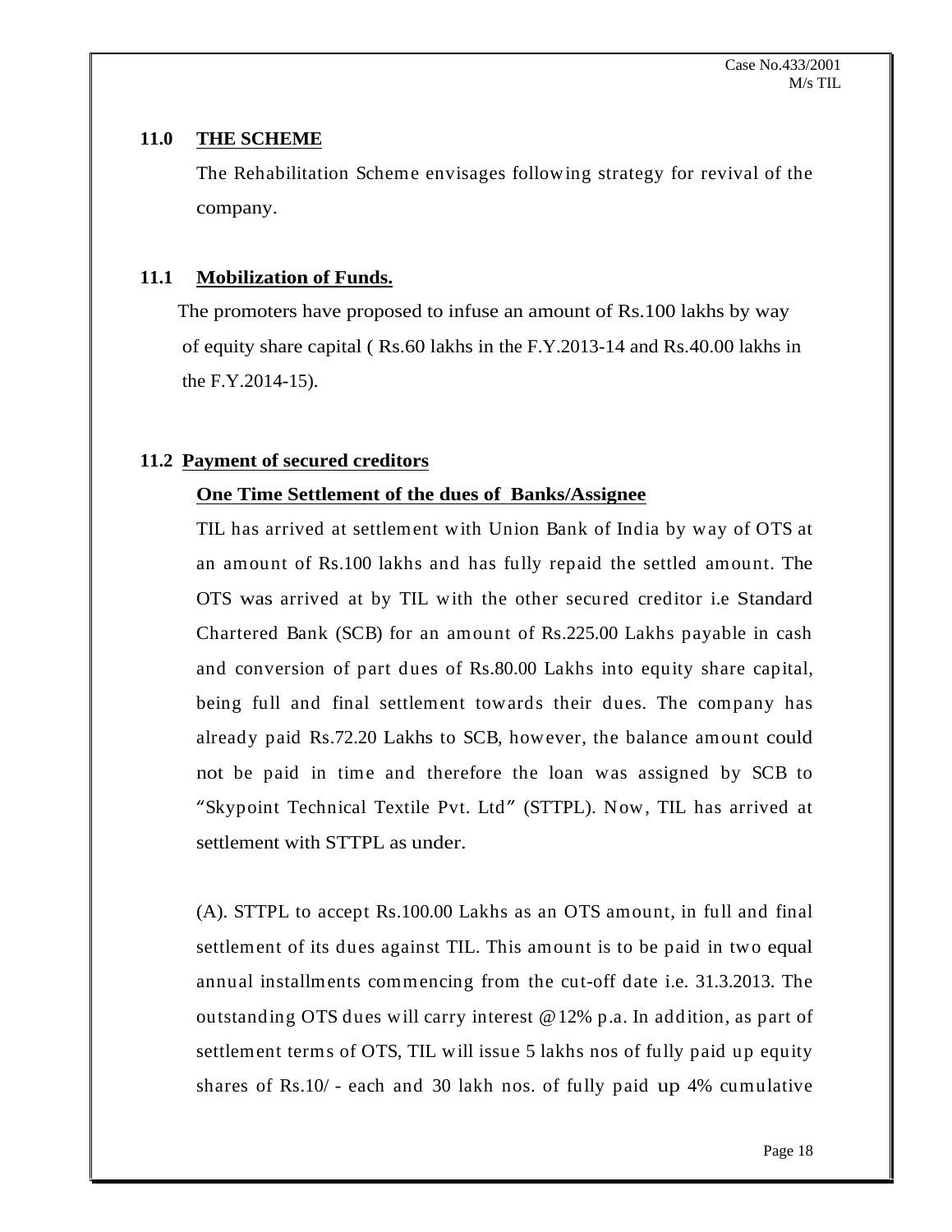redeemable preference shares of Rs.10 each ( redeemable after 7 years from the date of allotment).

(B) STTPL to release charge over the assets of the company/ any other security and also the guarantees of the promoters/others, if any, on payment of the above-said amount.

#### **11.3 MODERNISATION & EXPANSION**

#### **Refurbishment of plant**

TIL has made expenditure of Rs,31 Lac in the year 2012.13 and Rs.68 Lac in the six months ended on Sept.2013 in various equipments resulted in reduction in power consumption ,improvement in production ,quality of production and reduction in wastage.

#### **11.4 Any other Strategy**

- (a). The existing equity share capital of the company shall be reduced by 50%. The existing preference share capital shall be converted into equity share capital and then shall be reduced by 50%. After reduction of these equity shares by 50%, every two equity shares of Re. 5/ - each shall be consolidated into one equity share of Rs. 10/ - each fully paid-up of in terms of sec 18 (2) (f) of the SICA, after complying with the requirements as per Companies Act/SEBI or other applicable Guidelines/Laws.
- (b). The old statutory liabilities being PF & ESIC dues aggregating to Rs.3.36 Lac shall be paid within a year from the date of sanction of the rehabilitation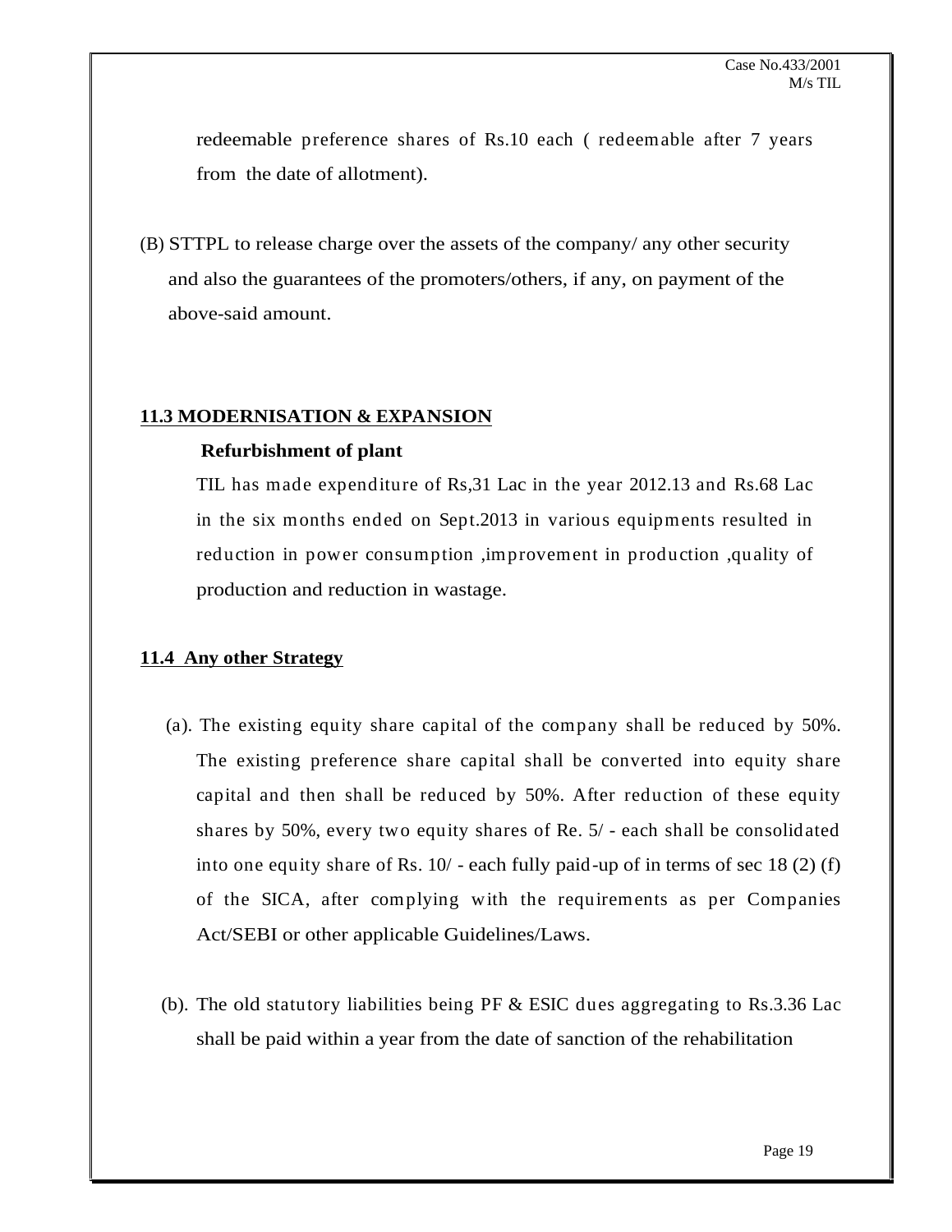scheme on interest-free basis. All the penal interest, interest, damages, penalties charged or chargeable on the same shall be waived. With respect to statutory liabilities which are under litigation / appeal, if any, the same shall be payable within one year after crystallization of dues after the company has exhausted all the legal remedies available to it. All the penal interest, interest, damages, penalties charged or chargeable on the same shall be waived.

- (c) The unsecured liabilities (including those which are under litigation / appeal shall, on crystallization after exercise of all the legal remedies available to the company) shall be paid only 25% of their principal amount, over a period of three years on interest-free basis. All the penal interest, interest, damages, penalties charged or chargeable on the same and balance of the principal amount shall be waived.
- (d). The balance sheet of the company as on the cut-off date shall stand restructured as per Annexure of the Financial Projections attached.

#### **12.0 COST OF SCHEME AND MEANS OF FINANCE**

| <b>COST OF SCHEME</b>                          | (Rs. in Lakhs)                                                             |
|------------------------------------------------|----------------------------------------------------------------------------|
| Payment of OTS dues to Secured Creditor        |                                                                            |
| - Sky point Technical Textile Pvt Ltd          | 100.00                                                                     |
| Payment of other secured creditors             | 8.25                                                                       |
| Payment of statutory dues (old)                | 3.36                                                                       |
| Payment of unsecured loans (old)               | 19.09                                                                      |
| Payment of unsecured creditors (old)           | 16.02                                                                      |
| Addl. Working capital requirement              | 27.21                                                                      |
| <b>TOTAL</b>                                   | 173.92                                                                     |
|                                                |                                                                            |
| <b>MEANS OF FINANCE</b>                        |                                                                            |
| Contribution from Promoters / Associates       |                                                                            |
| - Equity share capital by Promoters/Associates | 100.00                                                                     |
| Internal Cash Accrual                          | 73.92                                                                      |
| <b>TOTAL</b>                                   | 173.92                                                                     |
|                                                | the control of the control of the control of the control of the control of |
|                                                |                                                                            |
| C.O.D (Cut-off Date)                           | 31.03.2013                                                                 |
|                                                |                                                                            |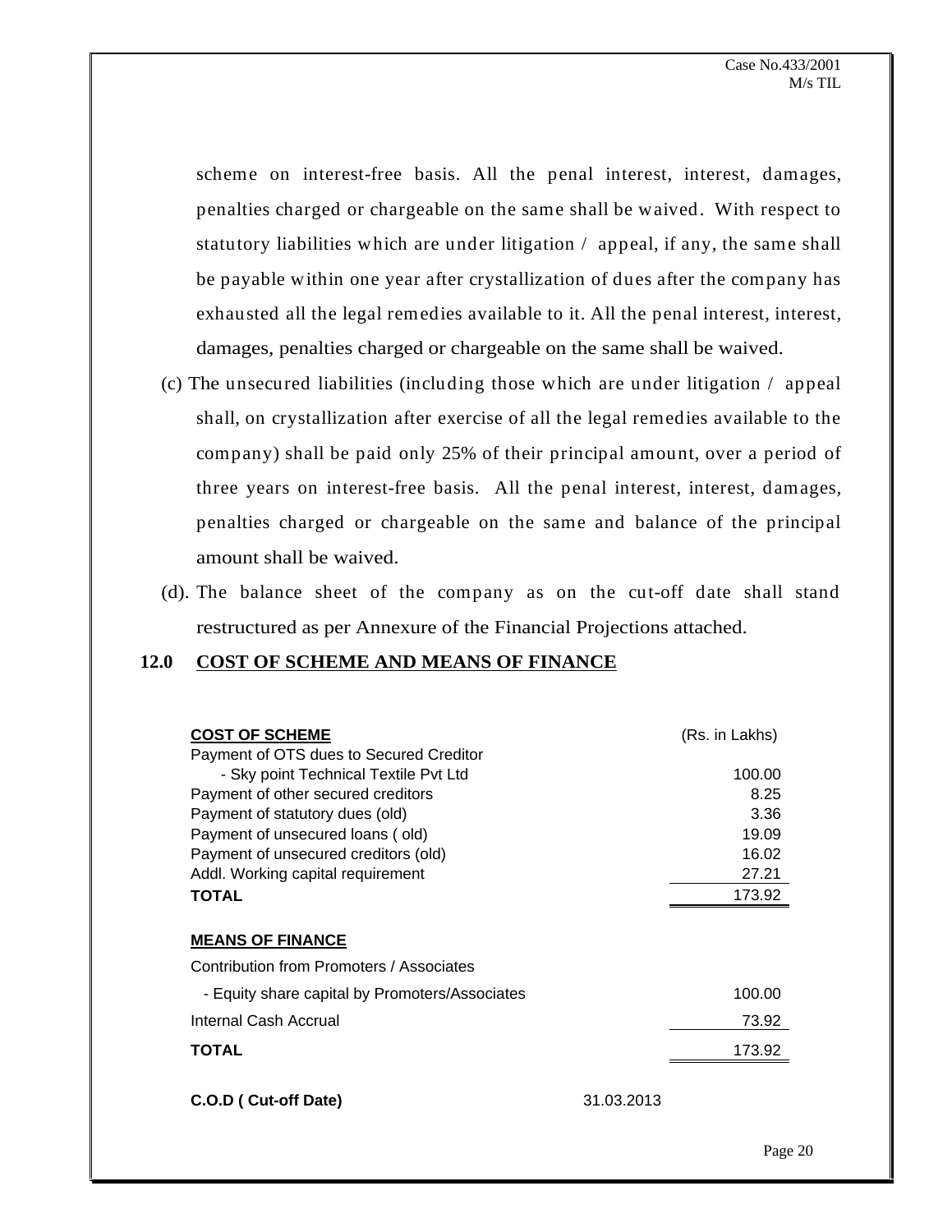# **12.1 Shareholding pattern before & after sanction of the scheme attached as ANNEXURE-III**

# **13.0 MANUFACTURING FACILITIES & INFRASTRUCTURE**

#### **13.1) TECHNOLOGY**

The Company employs the following technology using State-of-the Art machines:

- The T-Die technology for tape extrusion;
- The six shuttle Circular Weaving technology for weaving into wide width fabrics;
- The wide width extrusion coating technology, which uses a coat Hanger Die and is equipped with Turret unwinding and surface winding.

# **13.2) MANUFACTURING PROCESS**

HDPE granules are fed into the Tape plant extruder and tapes of required width are extruded and wound on Cheese Pipes to make a Cheese Package. This Cheese package is loaded on looms and fabric of required mesh is woven on these looms.

The HDPE Fabric thus woven is then made waterproof by coating of LLDPE/ LDPE/ Master Batch on both sides. Such coated fabrics are then heat sealed to obtain larger widths.

Such larger width coated fabrics are converted into finished products such as Tarpaulins, Tents, Geo-membranes and Pile Liners etc.

The finished products are packed in bale form and dispatched to the customers.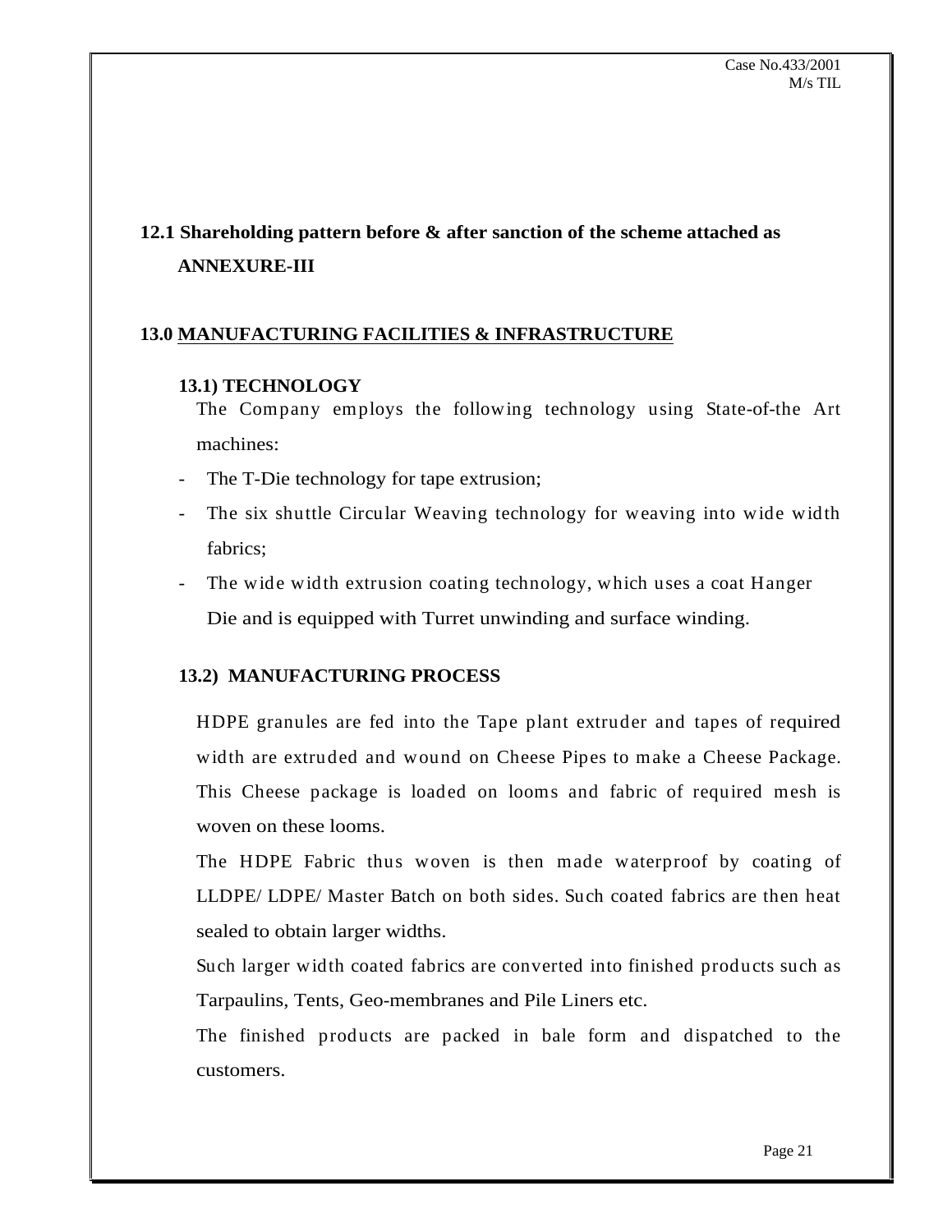#### **13.3) RESEARCH & DEVELOPMENT**

The Company's technical expertise is provided by Mr. Naresh Mehta, Director. Mr. Mehta is a Plastics engineer having undergone his undergraduate and postgraduate programmers in USA. He stated his career as a Product Development engineer at Carlisle Syntec Systems, U.S.A., which is a 200 million dollar company and a world leader in the manufacture of Synthetic membranes.

With his technical background, Mr. Mehta spearheads the R&D department at Texel Industries Limited.  $R \& D$  activities are aimed at applications Engineering where the Company's products are optimized for applications other than the traditional ones. A host of innovative products have been developed aimed at specific applications for the domestic as well as export market.

## **13.4) POWER**

For meeting the power requirement, the Company has Gujarat Electricity Board High Tension supply with connected load 600 KVA.

## **13.5) WATER**

The requirement of water for industrial use is negligible. Water is mainly required for Tape Plant, Coating Plant & human consumption and the Company has tube wells for water supply.

## **13.6) EFFLUENT TREATMENT/DISPOSAL**

The nature of Company's manufacturing operations is such that it does not generate any polluting effluents. As per the Government notification, the Company does require a 'No Objection Certificate' which has been obtained.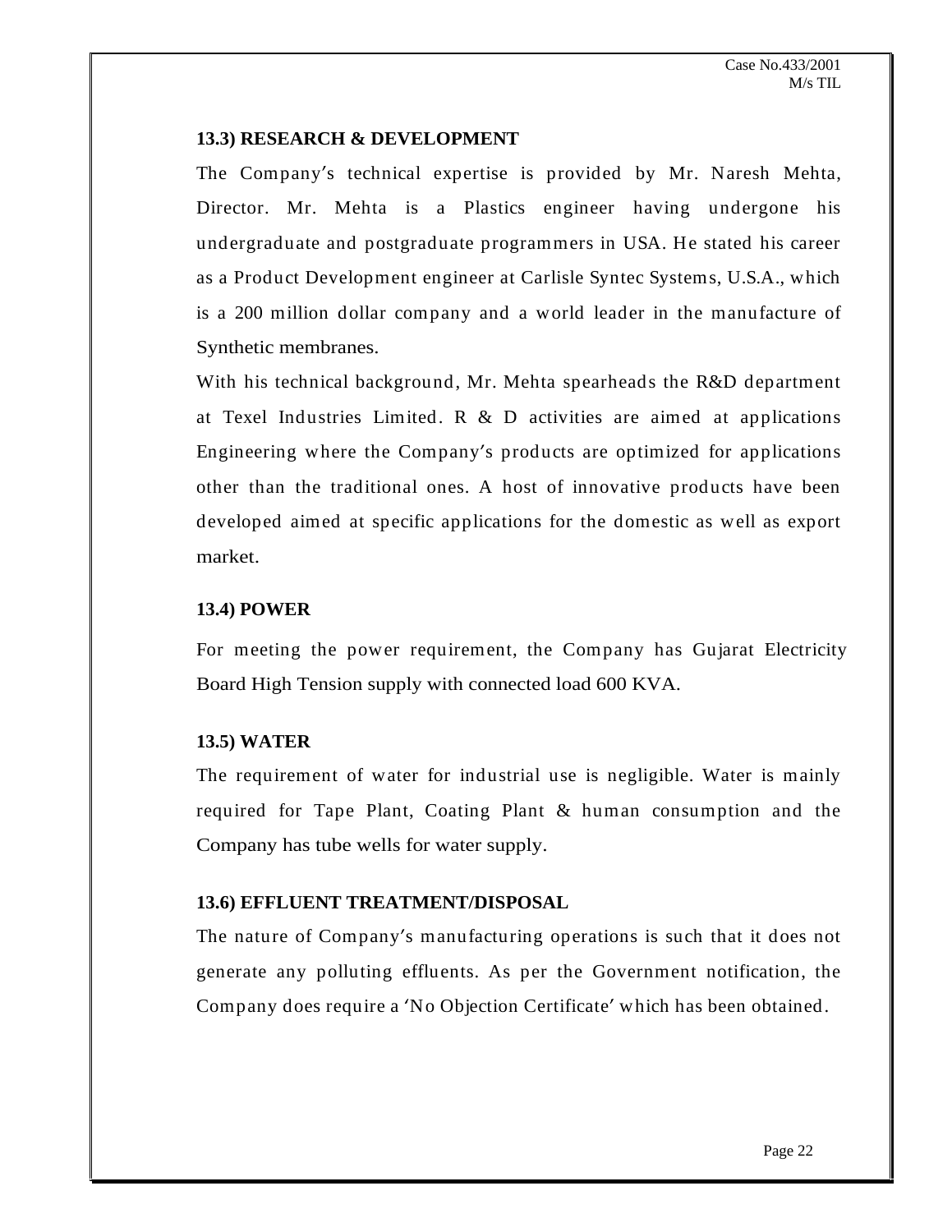# **13.7) MANPOWER**

The skilled, semi-skilled and un-skilled labour required for the smooth functioning of both the plants are available locally and the unit foresees no difficulty in getting additional manpower, if required, at any point of time.

**13.8) RAW MATERIAL**<br>
The basic raw materials for manufacture of Company's Products are: -

- 1. High Density Polyethylene (HDPE)
- 2. Low Density Polyethylene (LDPE)
- 3. Co-polymers
- 4. Master batch (Additives/Colour Pigments)

The above materials are freely available in sufficient quantities in the local as well as international market.

The major suppliers of the raw materials in the local market are; Reliance Industries Limited., IPCL, GAIL & HALDIA PETROCHEMICALS.

Import of the above items is also freely allowed. The major suppliers abroad are located in USA, South Korea, Gulf Countries, Brazil and Singapore etc. TIL is in the field of manufacturing Geosynthetics and Tarpaulins and is a Pioneer in introducing multi layered Woven HDPE Geo membrane in the country. TIL is also a Pioneer in introducing the concept of irrigation ponds lined with multi layered Woven HDPE Geo membrane offering a very cost effective and reliable solution to harvest and store the water at the farm level. The introducing of the concept has revolutionized the water harvesting efforts. Thousands of ponds are being built in many states throughout the country under various Government schemes.

TIL is a leading player in this field has also contributed in a big way in creating BIS (Bureau of Indian Standards) which are world class. TIL is playing a very vital role in the field of water conservation which is improving the living standards of farmers in vast rural areas. Its efforts have saved lives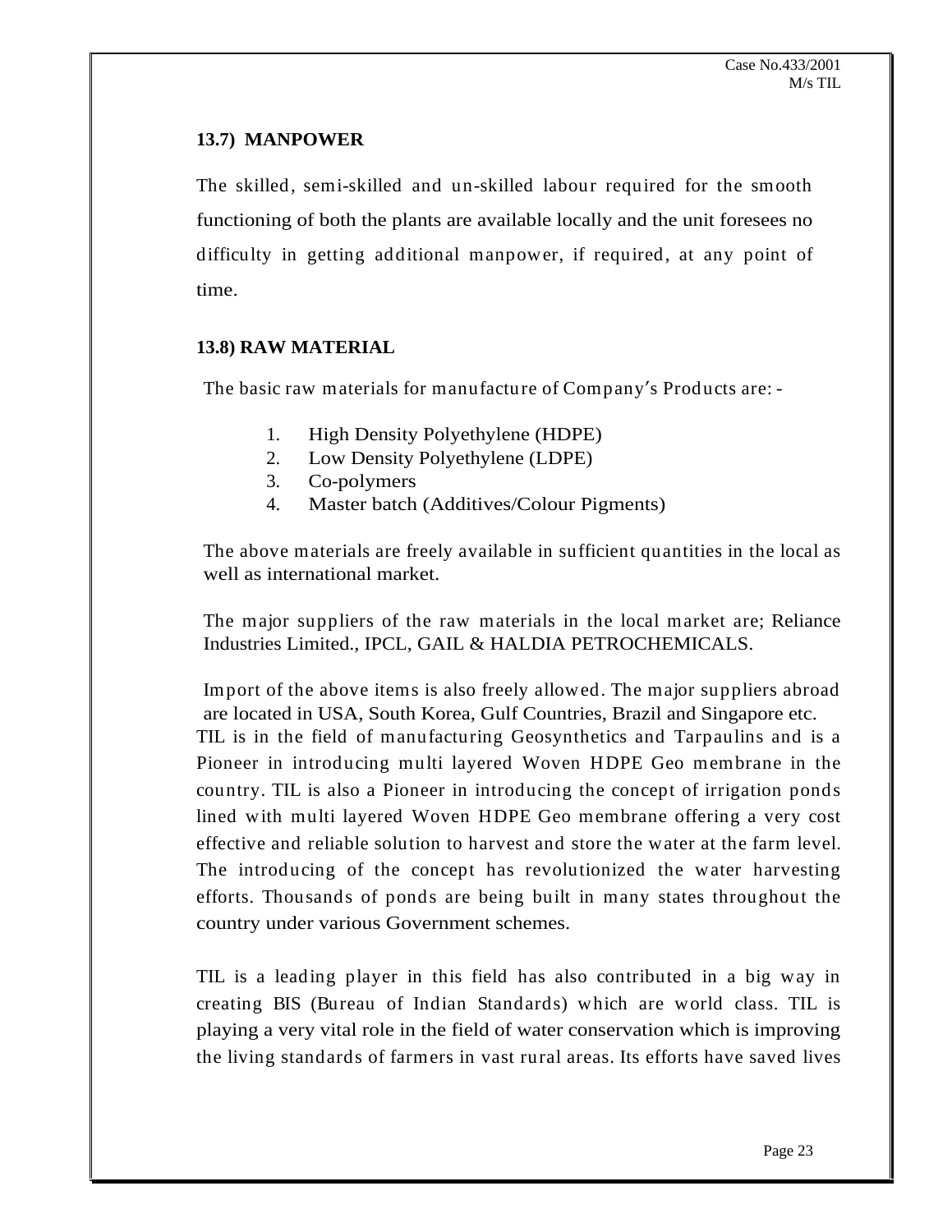of thousands farmers without which they would have had to face severe financial hardships **the set of the set of the set of the set of the set of the set of the set of the set of the set of the set of the set of the set of the set of the set of the set of the set of the set of the set of the** 

## **14.0 CUT OFF DATE :31.03.2013**

#### **15.0 DETAILS OF RELIEF AND CONCESSIONS**

#### **PROPOSED RELIEFS & CONCESSIONS:**

The following reliefs and concessions have been envisaged from various agencies as a part of rehabilitation scheme for the company. Cut-off date for the purpose of the said rehabilitation proposal has been considered as 31.03.13. All projections have been drawn on financial year basis i.e. from April to March.

#### **FROM THE STATE GOVERNMENT OF GUJARAT: To consider**

- 1) To declare the company as a "Relief Undertaking" and grant all benefits and concessions as per the State Government policy guidelines for sick industrial units.
- 2) To exempt the unit from the payment of Sales Tax / VAT and Purchase Tax for a period of five years from cut-off date.
- 3) To exempt the unit from the payment of Electricity Duty and Octroi on Electricity for a period of five years from cut-off date and to waive minimum demand charges on Electricity till the cut-off date and for a period of five years from cut-off date.
- 4) To provide any other relief allowable to sick company as per policy of State Govt. for rehabilitation of the Company.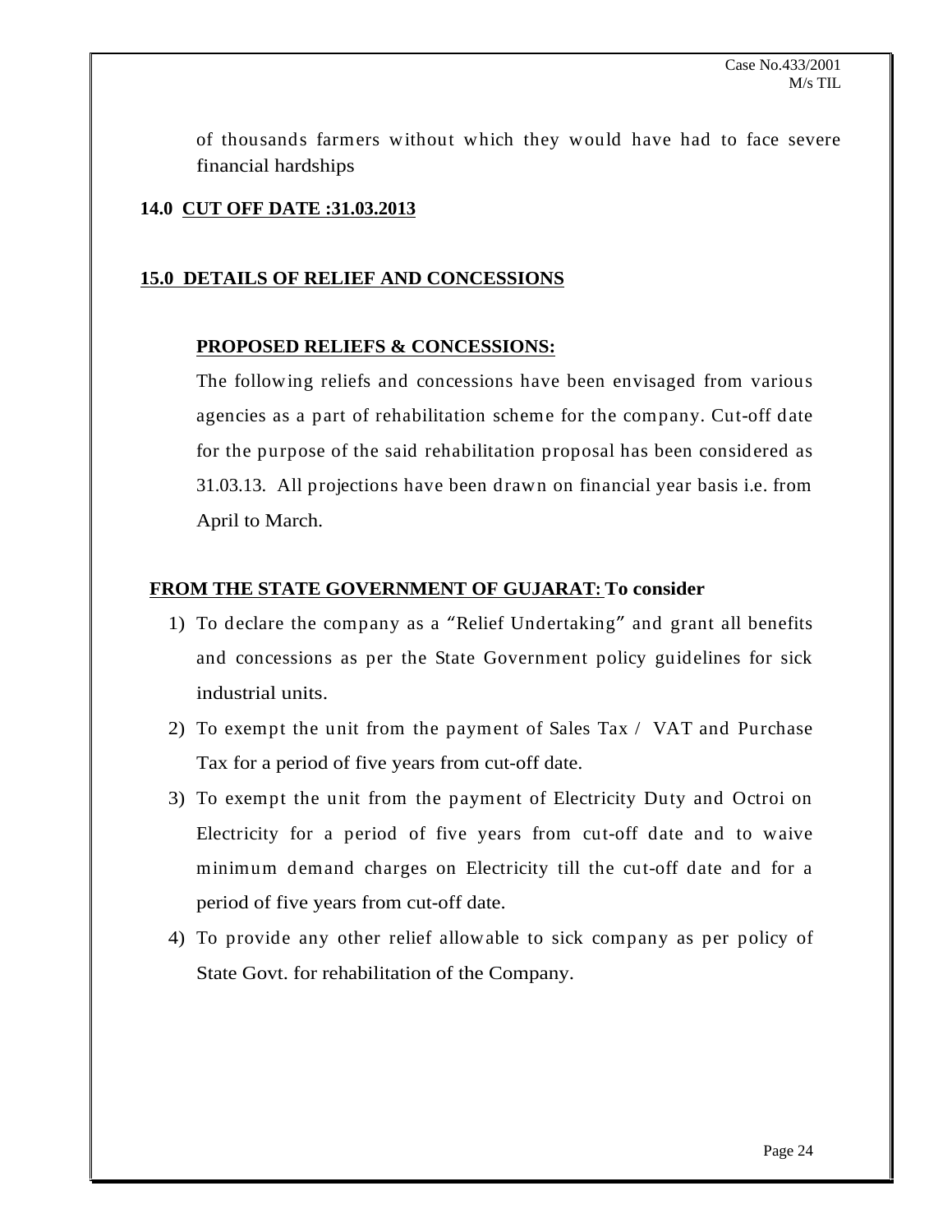#### **Sales Tax Department, State Government of Gujarat: To consider**

To exempt the unit from the payment of Sales Tax / VAT and Purchase Tax for a period of five years from cut-off date.

# **State Electricity Board / Power Supply Company: To consider**

To exempt the unit from the payment of Electricity Duty and Octroi on Electricity for a period of five years from cut-off date and to waive minimum demand charges on Electricity till the cut-off date and for a period of five years from cut-off date.

# **FROM CENTRAL GOVERNMENT: To consider**

To provide any other relief allowable to the sick company as per the policy of the Central Govt. for the rehabilitation of the sick companies.

## **Employee State Insurance: To consider**

To waive penal compound interest, damages on the liability of the company, if any, as on cutoff date.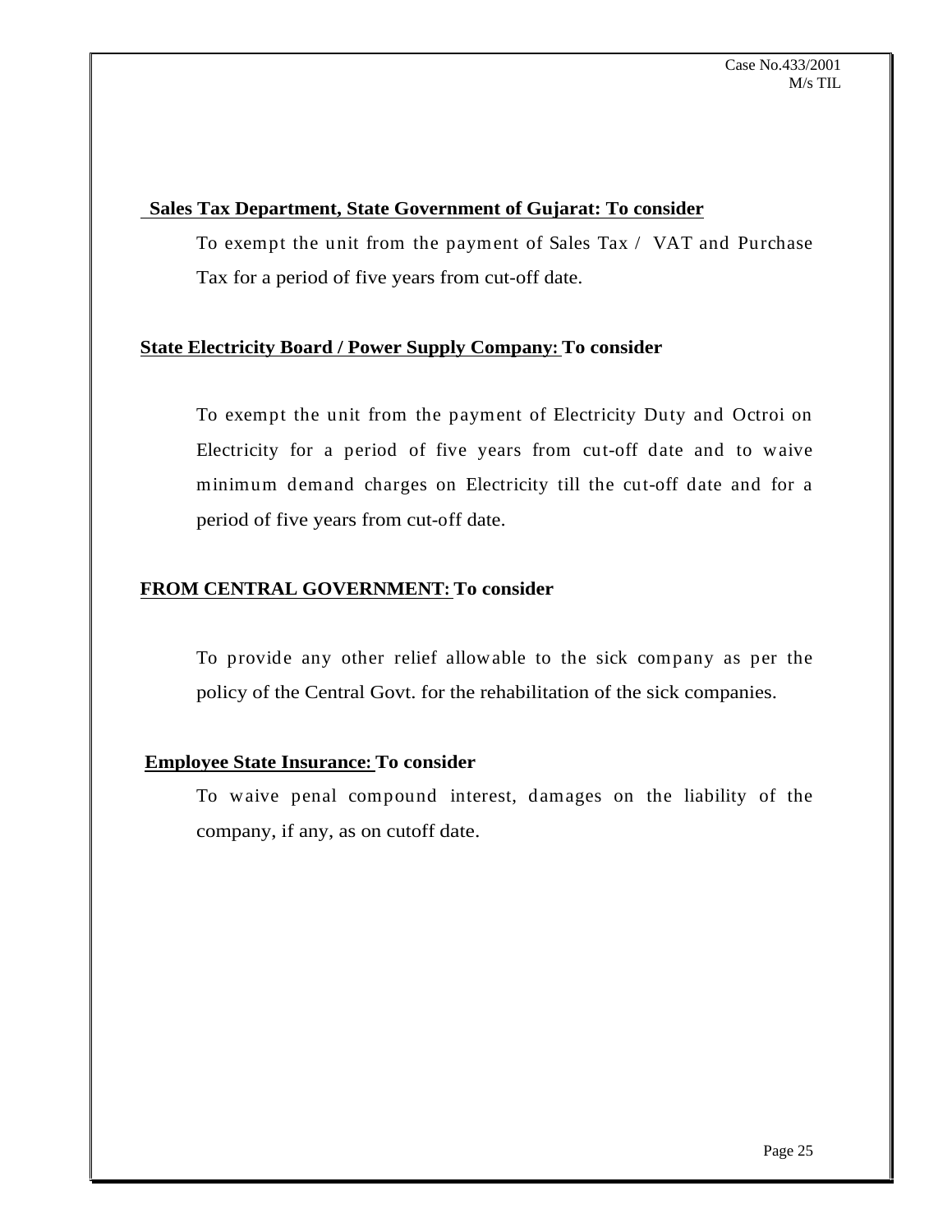#### **Employee Provident Fund Scheme:To consider**

To waive penal interest, compound interest, damages on the liability of the company, if any, as on cut off date.

# **16.0 SACRIFICE FROM EXISTING SHAREHOLDERS**

# **Reduction of equity share capital (Rs.534.58 Lakhs) and Preference Share Capital (Rs.50.00 Lakhs)**

The existing equity of Rs.534.58 (except equity shares issued to Standard Chartered Bank of Rs.80 Lakhs) and preference share capital of the company will be reduced by 50%, as a sacrifice on behalf of the shareholders of the company, to reduce accumulated losses.

## **17.0 SACRIFICE/OBLIGATIONS OF PROMOTERS**

- 1) To bring in additional funds of Rs. 100.00 Lakhs by way of equity share capital (Rs.60 lakhs in the F.Y.2013-14 and balance Rs.40 lakhs in the F.Y.2014-15) at par to meet the cost of the scheme. The promoters / associates shall be entitled to bring the above funds in the form of equity.
- 2) To undertake to bring in further funds in the form of equity / interest free unsecured loans to finance any shortfall in cash generation to meet the repayment obligation of creditors.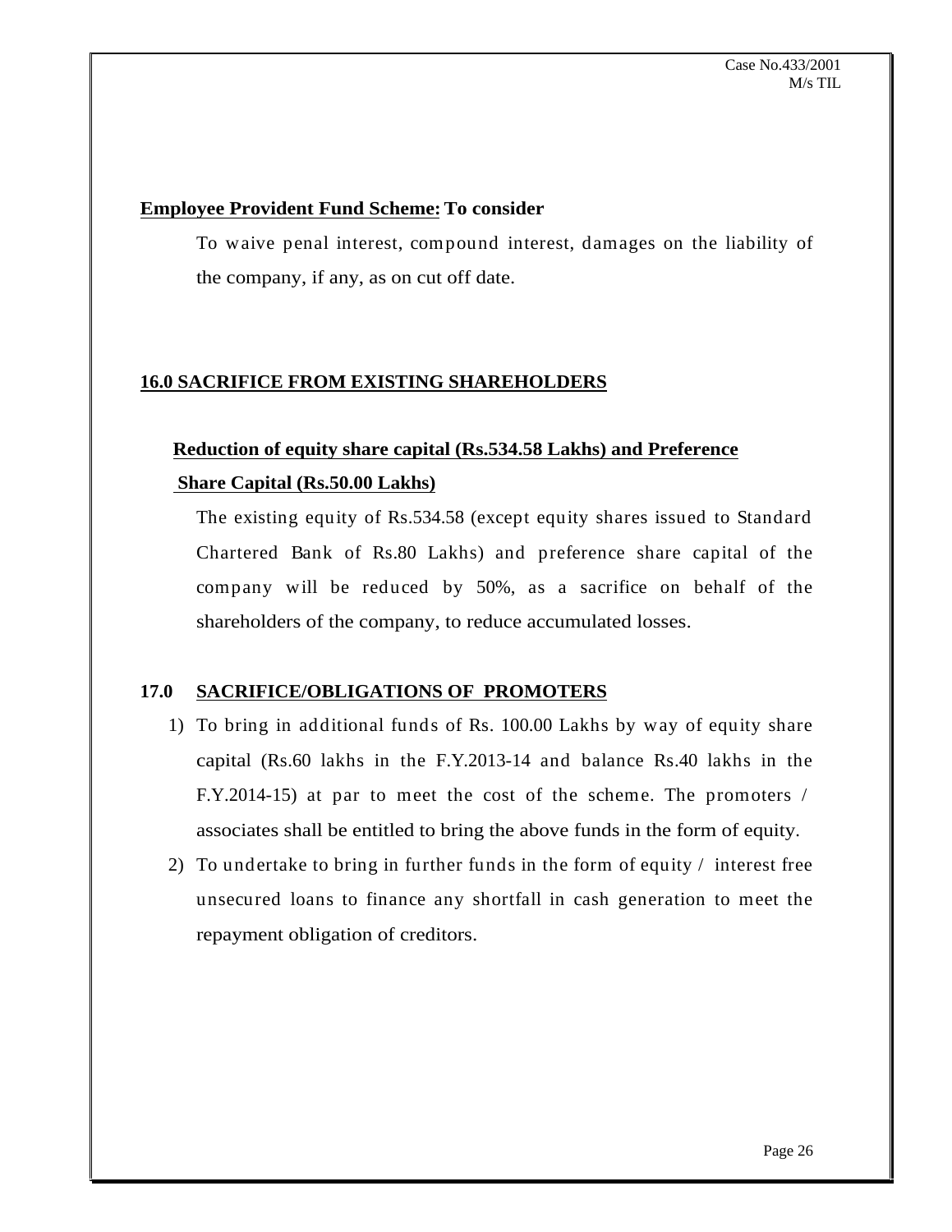# **18.0 FINANCIAL VIABILITY** Attached as ANNEXURE-IV

**19.0 DSCR** Attached as ANNEXURE-V

**20.0 DSCR without reliefs & concessions** Attached as ANNEXURE-VI

# **21.0. Summary of Cash Flow Projections** Attached as ANNEXURE-VII

## **22.0 CONCLUSION**

The rehabilitation strategy envisages reliefs and concessions by the Central  $\&$ State Government and also induction of fresh funds by promoters/ associates to finance the cost of the scheme. The financial projections of Texel Industries Limited as per the rehabilitation scheme are enclosed. The projected profitability statement, reveal that Texel Industries Limited will start earning profits from the 1st year of rehabilitation itself. As per the projected Balance Sheet, the net worth of Texel Industries Limited would become positive in F.Y. 2013.14 and accumulated losses will be wiped off in the  $1<sup>st</sup>$  year. i.e. F.Y.2013.14. The Projected Cash Flow Statement reveals that Texel Industries Limited shall have surplus cash flows, which can be used for its working capital requirement / modernization/expansion programs taken up subsequently.

#### **23. GENERAL TERMS AND CONDITIONS:**

- i. Union Bank of India (UBI) is appointed as the Monitoring Agency (MA). The company shall pay the MA fee to UBI (MA) w.e.f. the cut off date.
- ii. The company shall take steps to strengthen the management structure and effectiveness;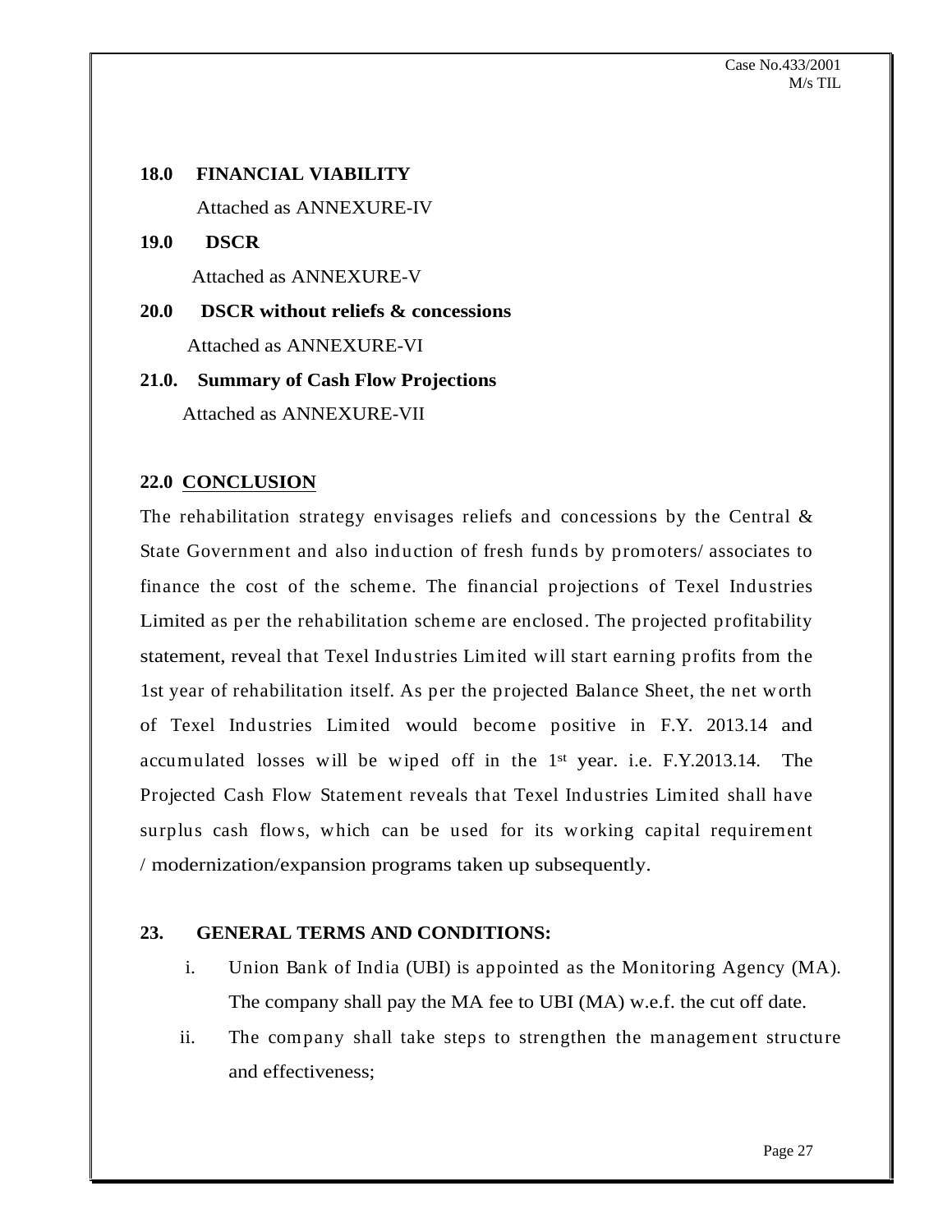- iii. The Company shall constitute a Monitoring Committee consisting of CEO of the company and Special Director of BIFR, if any and MA to oversee and monitor implementation of the Rehabilitation Scheme;
- iv. The company shall take steps to strengthen the internal control systems and internal audit system;
- v. The company shall appoint a reputed Chartered Accountant's firm as Concurrent Auditors with direct reporting relationship to MA with copy to the CEO of the company on terms satisfactory to it. The BOD shall review the Concurrent Auditor's Report and take needful corrective steps immediately thereof.
- vi. The company shall satisfy MA that the physical progress and all aspects of cost of the scheme/ means of finance of the scheme is complied with as per the original schedule. To this end, the company shall furnish to MA such information and data as may be required by it at intervals stipulated by it.
- vii. The company shall not undertake any new project or expansion or make any investment without the prior approval of BIFR during the currency of the Scheme other than as provided in the scheme except as provided in the scheme.
- viii. The company shall not declare any dividend on equity shares without prior approval of BIFR during the rehabilitation period.
- ix. The company shall continue to submit its audited balance sheets (ABSs) from cut off date onwards at the end of each financial year within one month of the finalization thereof to the Monitoring Agency (MA)/secured and main creditors and BIFR. It shall ensure finalization of ABS in terms of provisions of Companies Act, 1956 without fail and the BOD must ensure to avoid any delay.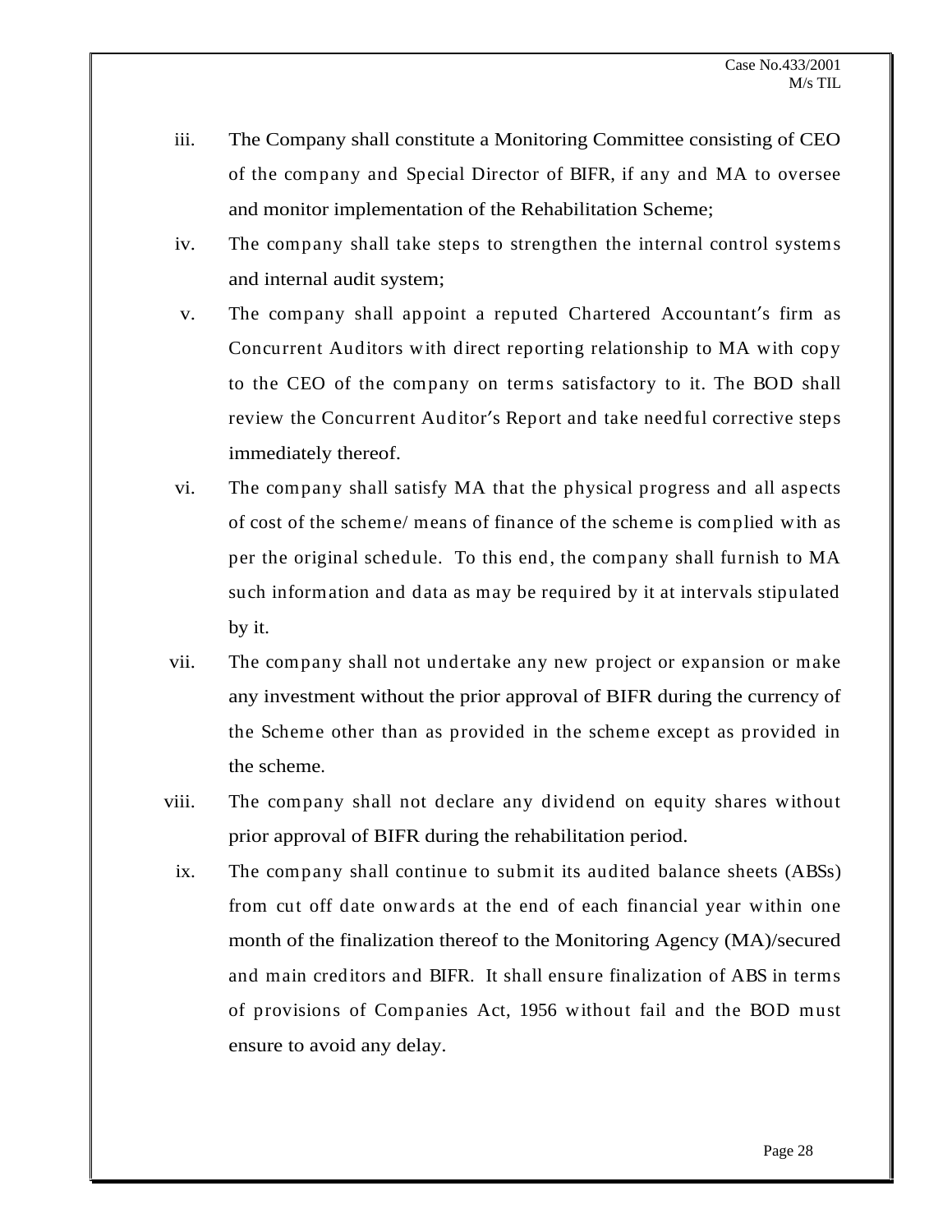- x. The company shall ensure meticulous compliance with the schedules of payments covered under the scheme of all dues accruing after the cut off date and/ or date of sanction of the scheme to Banks, Financial Institutions, Central and State Governments and Statutory Authorities in normal course. In case of failure, the concerned parties shall be at liberty to withdraw the reliefs and concessions granted by them, subject to prior approval of BIFR.
- xi. The company shall submit progress reports (PR) regarding the implementation of the scheme to MA on quarterly basis within one month following the close of the quarter during the first two years of the scheme and on half-yearly basis thereafter till full implementation if the progress has been good in terms of projections. The MA shall monitor the implementation of the scheme in all its aspects and shall submit a review of the implementation of the scheme to BIFR within a month of receipt of such PR with copies to BOD of the company and to all concerned. If the company defaults to submit the PR, the MA must report to the Board also.
- xii. The loans inducted/ to be inducted by the promoters shall be subordinated and interest free and shall not be withdrawn during the rehabilitation period without the prior approval of BIFR/MA.
- xiii. Any shortfall in the means of finance will be brought in by the promoters/ co-promoters.
- xiv. All current dues arising after cut-off date to be paid by the company in the normal course.
- xv. Any known dues up to cut-off date not disclosed/ covered in the rehabilitation scheme to be met by the company/ promoters by bringing additional interest free funds from outside sources.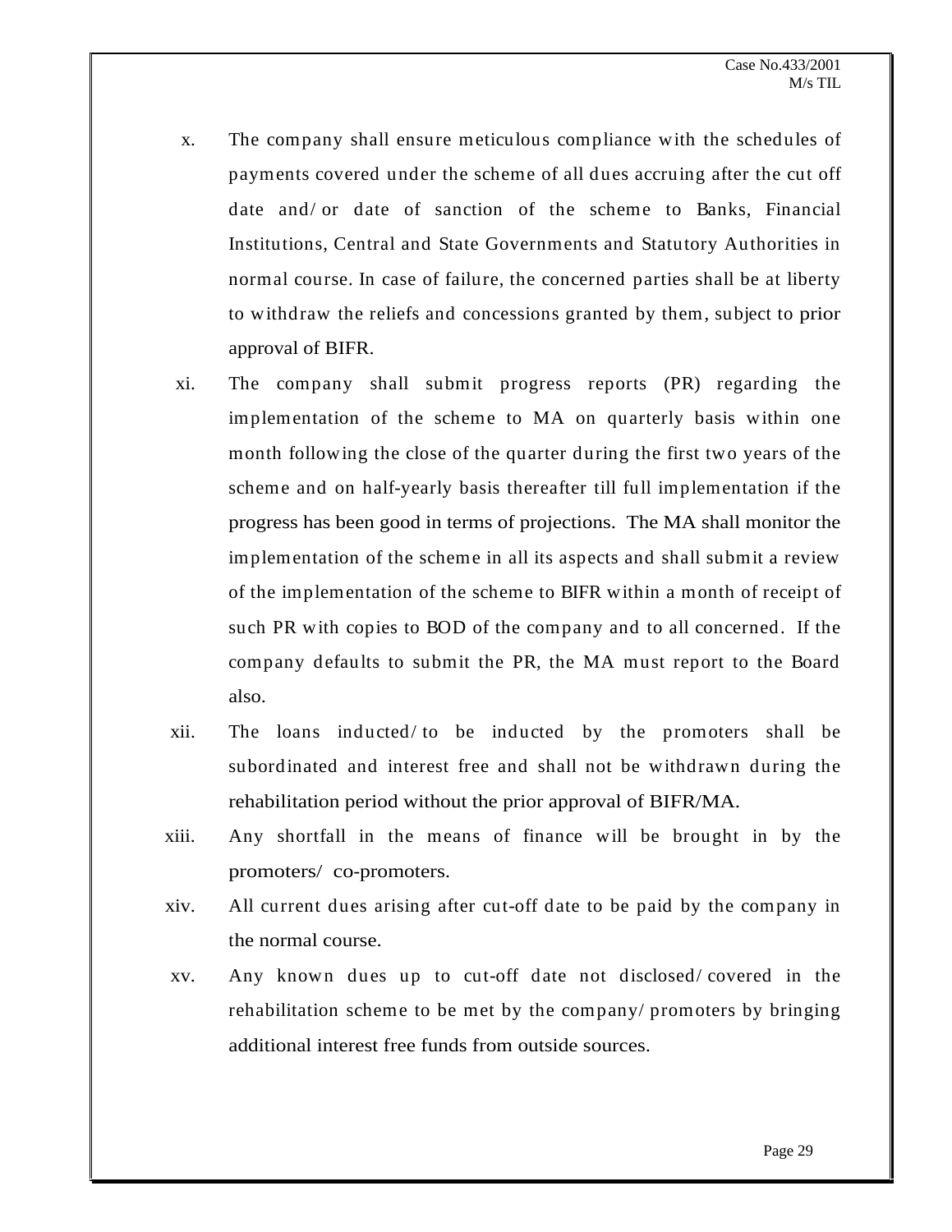- xvi. The company/ promoters are directed u/ s 22A of SICA not to dispose of, sell or alienate any fixed or current assets of the company without the consent of the secured creditor and the BIFR except as provided in this Scheme. The current assets, however, can be drawn down to the extent required for day-to-day operations and proper accounts of which would be maintained.
- xvii. The provisions of the Scheme shall have effect notwithstanding anything inconsistent therewith contained in any other Act except the provisions of the Foreign Exchange Management Act, 1999 and the Urban Land (Ceiling and Regulation) Act, 1976) for the time being in force or in the Memorandum and Articles of Association of the company or in any other instrument having effect by virtue of any Act other than Sick Industrial Companies (Special Provisions) of Act, 1985 as amended or re-enacted from time to time or any Act passed in replacement thereof.
- xviii. This Scheme shall come into force with immediate effect and shall be binding on all concerned parties and implemented by all concerned as per the time frame stipulated / or envisaged in the Scheme and in the Annexures hereto.

# **(S.C.SINHA) (J.P.DUA) MEMBER CHAIRMAN**

Encls: Annexures I to VIII